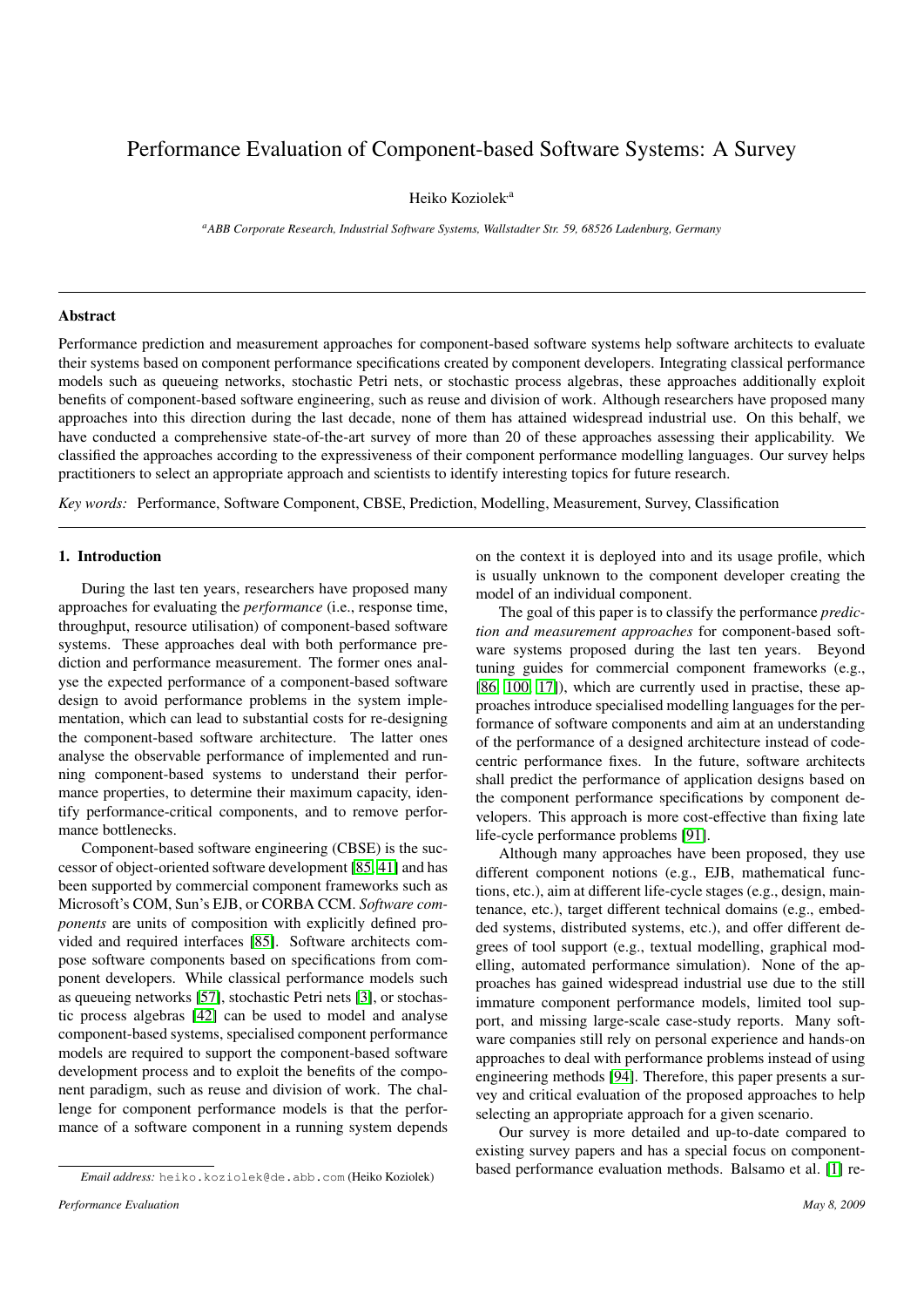viewed model-based performance prediction methods for general systems, but did not analyse the special requirements for component-based systems. Putrycz et al. [\[75\]](#page-20-3) analysed different techniques for performance evaluation of COTS systems, such as layered queueing, curve-fitting, or simulation, but did not give an assessment of component performance modelling languages. Becker et al. [\[5\]](#page-19-3) provided an overview of component-based performance modelling and measurements methods and coarsely evaluated them for different properties. Woodside et al. [\[94\]](#page-21-4) designed a roadmap for future research in the domain of software performance engineering and recommended to exploit techniques from Model-Driven Development [\[84\]](#page-21-5) for performance evaluation of component-based systems.

The *contributions* of this paper are (i) a classification scheme for performance evaluation methods based on the expressiveness of their component performance modelling language, (ii) a critical evaluation of existing approaches for their benefits and drawbacks, and (iii) an analysis of future research directions. We exclude qualitative architectural evaluation methods, such as ATAM [\[50\]](#page-20-4) and SAAM [\[49\]](#page-20-5) from our survey, because they do not provide quantitative measures. We also exclude approaches without tool support or case studies (e.g., [\[22,](#page-19-4) [30\]](#page-19-5)). Furthermore, we exclude performance modelling and measurement approaches, where monolithic modelling techniques have been used to assess the performance of component-based systems (e.g., [\[40,](#page-20-6) [52\]](#page-20-7)).

This paper is structured as follows. Section 2 lays the foundations and elaborates on the special characteristics of performance evaluation methods for component-based systems. Section 3 summarises the most important methods in this area. Section 4 discusses general features of the approaches and classifies and evaluates them. Section 5 points out directions for future research. Section 6 concludes the paper.

### 2. Software Component Performance

This section introduces the most important terms and notions to understand the challenge of performance evaluation methods for component-based systems. Section [2.1](#page-1-0) clarifies the notion of a software component, before Section [2.2](#page-1-1) lists the different influence factors on the performance of a software component. Section [2.3](#page-2-0) distinguishes between several life-cycle stages of a software component and breaks down which influence factors are known at which life-cycle stages. Based on this, Section [2.4](#page-2-1) derives the requirements for a component performance modelling language, which are expressed through a feature model. Finally, Section [2.5](#page-4-0) shows a generic process model for performance evaluation of component-based system, which defines the scope of the surveyed methods.

### <span id="page-1-0"></span>*2.1. Software Components*

McIlroy [\[61\]](#page-20-8) coined the term 'software component' already at the 1968 NATO conference on software engineering. However, the concept of reusable software components did not get widespread attention until the mid-nineties, when the foundations became more clear [\[85,](#page-21-0) [41\]](#page-20-0) and commercial component

frameworks, such as Microsoft's COM [\[16\]](#page-19-6), Sun's EJB [\[24\]](#page-19-7) and OMG's CCM [\[69\]](#page-20-9) appeared. Lau and Wang have surveyed a large number of component system models [\[56\]](#page-20-10). Szyperski defines a software component as follows [\[85\]](#page-21-0):

"A software component is a unit of composition with contractually specified interfaces and explicit context dependencies only. A software component can be deployed independently and is subject to composition by third parties."

Software components manifest the principles of information hiding and separation of concerns. They foster reuse and prepare systems for change of individual parts. Moreover, they enable a division of work between component developers and software architects, therefore lowering the complexity of the overall development task. Black-box components only reveal their provided and required interfaces to clients, whereas white-box components allow viewing and modifying the source code of the component implementation. Composite components bundle several components into larger units.

### <span id="page-1-1"></span>*2.2. Factors influencing Component Performance*

Specifying the performance of reusable software components is difficult, because the provided performance depends not only on the component implementation, but also on the context the component is deployed into. Factors influencing the performance of software components are (Fig. [1,](#page-1-2) also see [\[7\]](#page-19-8)):



<span id="page-1-2"></span>Figure 1: Factors influencing Component Performance

- Component Implementation: Component developers can implement the functionality specified by an interface in different ways. Two components can provide the same service functionally, but exhibit different execution times running on the same resources and given the same inputs.
- Required Services: When a component service  $A$  invokes required services  $B$ , the execution time of  $B$  adds up to the execution time of A. Therefore, the overall execution time of a component service depends on the execution time of required services.
- Deployment Platform: Different software architects deploy a software component to different platforms. A deployment platform may include several software layers (e.g., component container, virtual machine, operating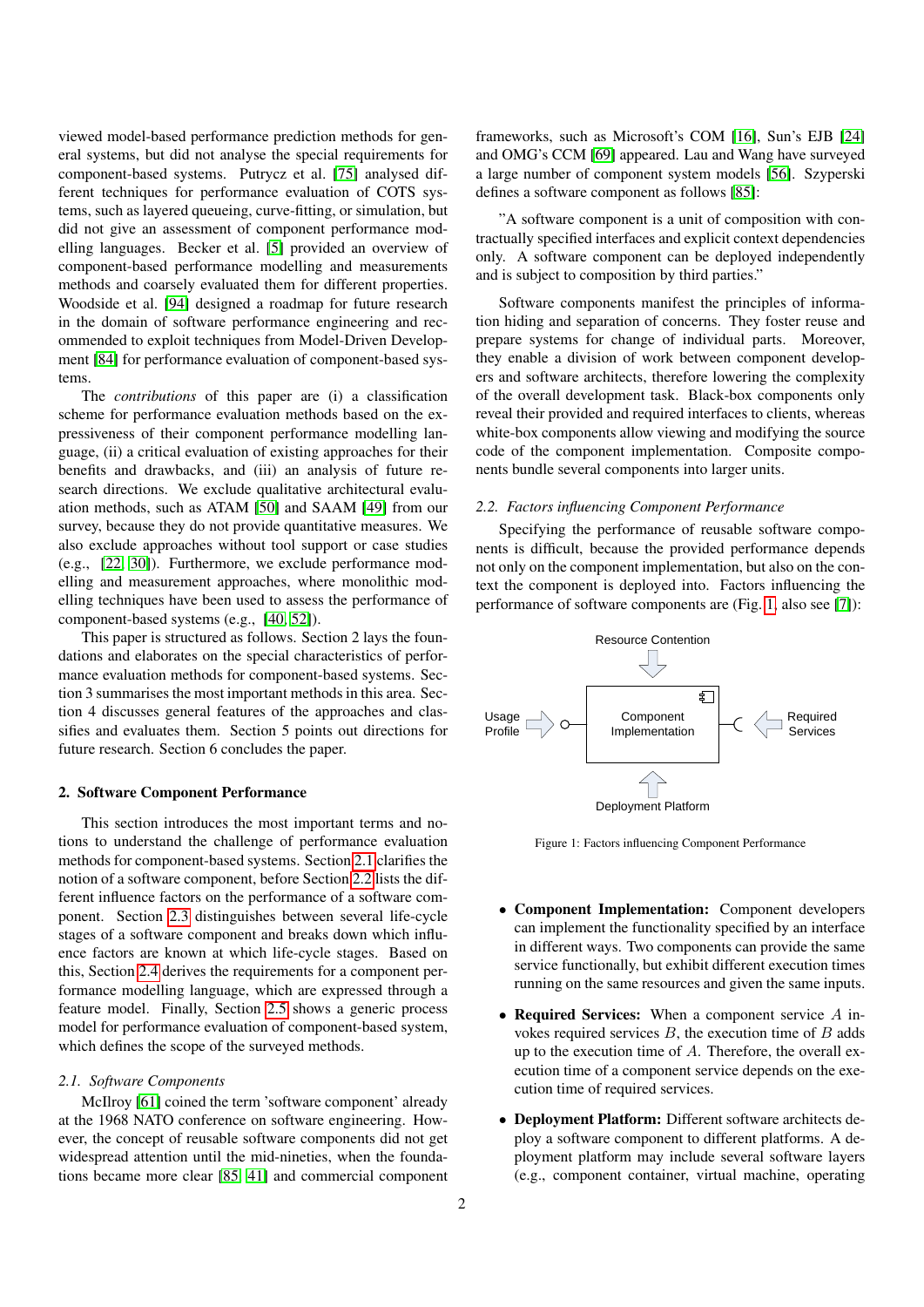system, etc.) and hardware (e.g., processor, storage device, network, etc.).

- Usage Profile: Clients can invoke component services with different input parameters. The execution time of a service can change depending on the values of the input parameters. Besides input parameters of provided services, components may also receive parameters as the result of calls to required services. The values of these parameters can also influence the execution time of a service. Furthermore, components can have an internal state from initialisation or former executions, which changes execution times.
- Resource Contention: A software component typically does not execute as a single process in isolation on a given platform. The induced waiting times for accessing limited resources add up to the execution time of a software component.

#### <span id="page-2-0"></span>*2.3. Component Life-Cycle*

The influence factors on the performance of a software component become known at different stages of its life-cycle. A performance evaluation requires all influence factors to be available. If a software architect wants to analyse a running system, these factors can be measured using tools. If a software architect wants to make a performance prediction of a component-based system at an early life-cycle stage, the influence factors fixed in later life cycle stages have to be estimated and modelled.

To clarify the notion of component life-cycle, Figure [2](#page-3-0) shows four stages of the idealised component life-cycle by Cheesman and Daniels [\[14\]](#page-19-9). It refers to component specification, implementation, deployment, and runtime. We will distinguish between *functional models* for implementation and interoperability checking and *performance models* for performance requirements checking and performance prediction of a software component at each life-cycle stage.

A *specified component* is described via its provided and required interfaces. Notations for such a description are for example an interface definition language (IDL) or UML interfaces. At this stage there is still no implementation of the component. A functional model may include protocols for valid call sequences. A performance model for a specified component can only include performance requirements for the specified provided services (e.g., maximum 20 ms response time), since the implementation, deployment, and runtime information for the component is missing.

An *implemented component* realises a component specification by providing the functionality specified by the provided interfaces using only the specified required interfaces. A functional model can now include information on how the provided services of the implementation call the required interfaces (i.e., a so-called service effect specification [\[79\]](#page-21-6)). A performance model of an implemented but not deployed and used component can now also include information about the behaviour and the resource demands of the component, however parametrised over the concrete platform and input parameters.

A *deployed component* results from assembling an implemented component to other components and allocating it onto a hardware node. At this stage, the component consists of the implementation and deployment information (e.g., an EJB or BPEL deployment descriptor). The functional model now includes information about which provided services can actually be offered, because it is now known which required services are available [\[79\]](#page-21-6). The performance model can now include information about the component container, operating system, and hardware. Therefore the platform-independent resource demands (e.g., processor cycles) can be transformed into platform-dependent resource demands (e.g., timing values) still parametrised for the input parameters.

Finally, a *runtime component* is instantiated and may serve client requests. Such a component is for example an object in memory. At runtime, components can have an internal state, which now can be included into the functional model to check the violation of valid protocol states. For the performance model, at this stage the workload (i.e., the number of clients calling the component), the input parameters, and the performance-relevant internal state can be added. Furthermore, the overall performance model for the system may include information about concurrently running processes also involved in resource contention.

Many approaches for performance evaluation target a performance prediction for a component-based system already at the specification stage (level 0 in Fig. [2\)](#page-3-0). At this stage, the software architect has to make assumptions about the information from level 1-3. For level 1, current state-of-the art requires component developers to provide a performance model of their component implementation parametrised over deployment platform, required services, and usage profile to the software architect. For level 2, some methods use a benchmark application to measure the performance of basic services of the deployment platform. Using this information, the former parametrisation for the deployment platform can be solved. For level 3, current approaches rely on estimations of the workload, input parameters, and concurrent processes from the software architect based on former experience and customer requirements.

# <span id="page-2-1"></span>*2.4. Requirements for a Component Performance Modelling Language*

Software components and component performance models are provided by the component developer. During specification of a component, the component developer has no information about components connected to its required interfaces, its deployment platform, or parameter values passed to its provided services by clients. Because of this, the component developer has to provide a parametrised specification (i.e., a function over the different factors), which makes the influences by these external factors explicit.

For each provided service of a component, the component developer must provide a service performance specification, which should include (Fig. [3\)](#page-4-1):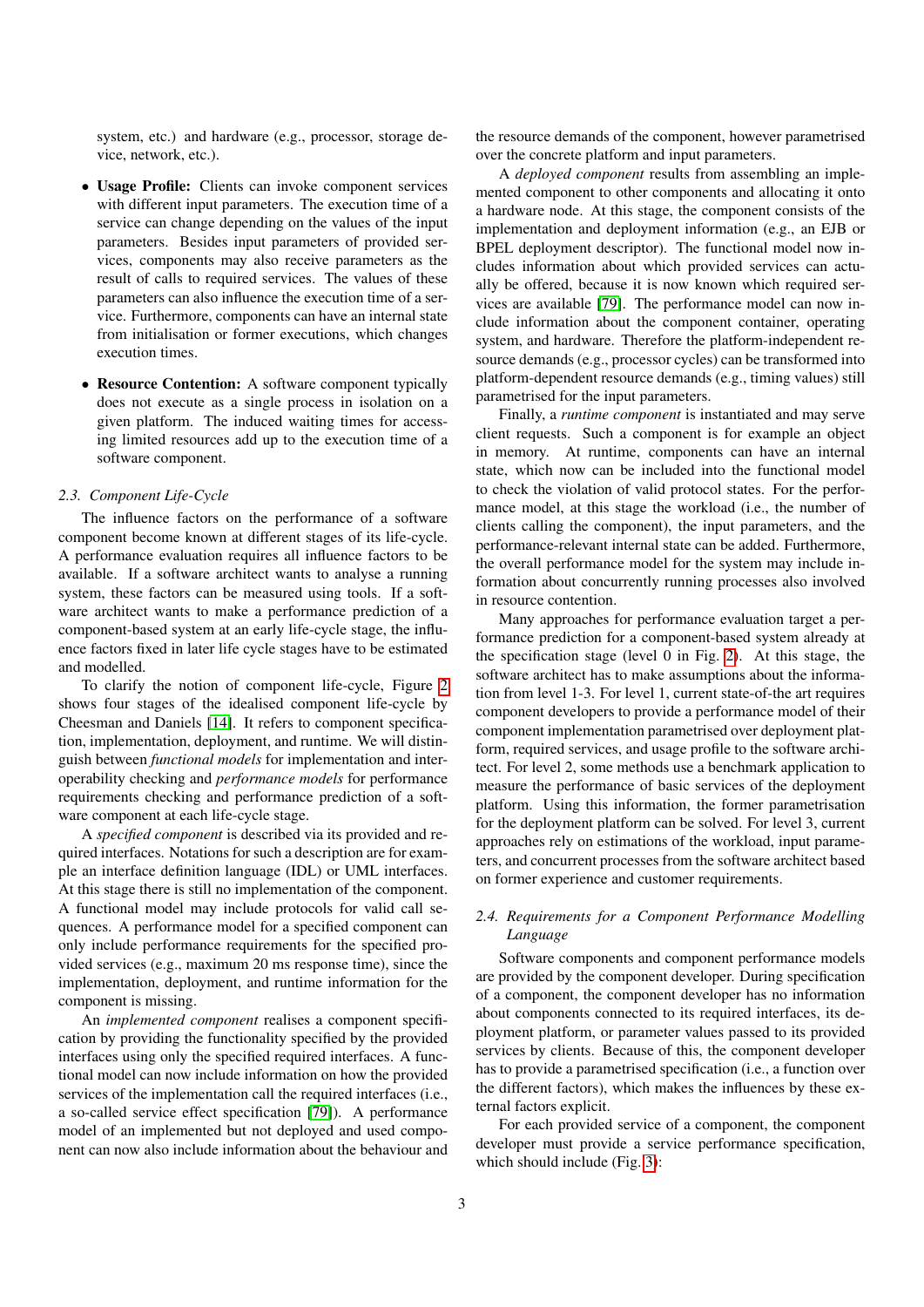

<span id="page-3-0"></span>Figure 2: Software Component Life-Cycle

- Schedulable Resource Demands: During execution, a component service can access different active resources, such as a processor or a storage device. Each of these resources can become the bottleneck of the system due to contention effects. To find such bottlenecks, it is necessary that each component service specifies resource demands to be scheduled on each active resource. Such a demand can be specified as a constant or a distribution function. The latter is especially useful for large software components, which cannot be modelled in detail. The unit of scheduled resource demands may be either a platform-dependent timing value (e.g., seconds) or a platform-independent value (e.g., CPU cycles). The latter realises the parametrisation for different deployment platforms.
- Limited Resource Demands: Besides active resources, a component service might also acquire and release limited resources, such as semaphores, threads from a pool, memory buffers, etc., which might lead to waiting delays due to contention with other concurrently executed services.
- Control Flow: The order of accessing resources or calling required services (e.g., in sequences, alternatives, loops or forks) by a component service might change the resource contention in a component-based system and should therefore be included.
- Required Service Calls: The component developer must make calls to required services explicit in the service performance specification, so that their contribution to the

overall execution time can be taken into account by the software architect. Required service calls can be synchronous (i.e., the caller blocks until receiving an answer) or asynchronous (i.e., the caller continues execution immediately after the call).

- Parameter Dependencies: The values of service parameters can change the execution time or memory consumption of a service, its accesses to active or passive resources, the number of calls to required services, and the control flow. Because the actual parameter values used by clients are unknown during component specification, component developers need to specify properties such as execution time or memory consumption in dependency to service parameter values.
- Internal State: A software component can have a global state (equal for all clients) or a local state (different for each client), which should be modelled abstractly if it influences the performance.

Service performance specifications potentially have to abstract from the actual performance behaviour of a component, to remain analysable in an acceptable amount of time. The component developer creating a service performance specification must make a trade-off between the accuracy of the specification and its analysability.

Service performance specifications should not refer to network devices nor threading levels. Network communication in component-based systems should only happen between components when calling required services, but not inside components. Otherwise, if a software component would require mul-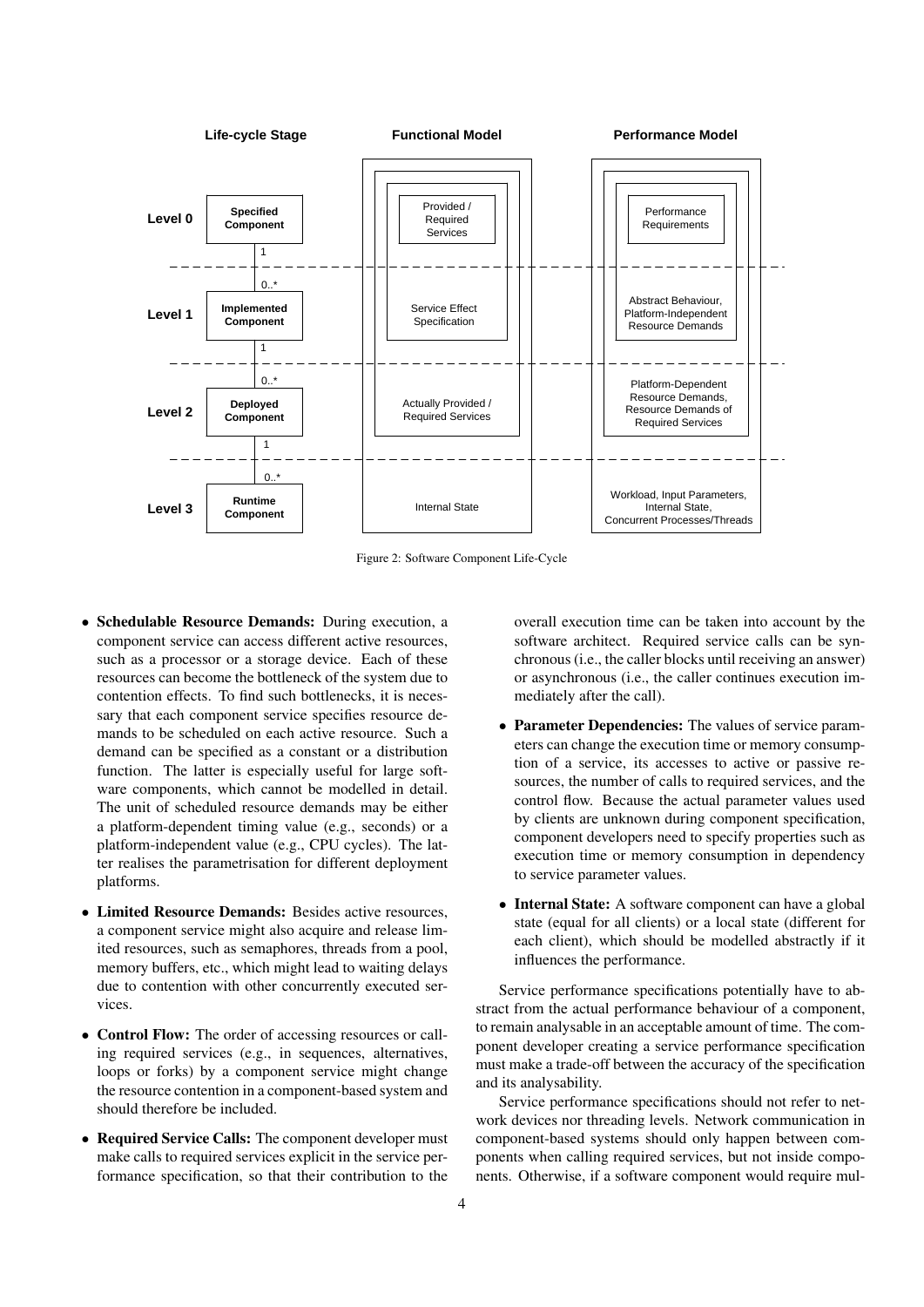

<span id="page-4-1"></span>Figure 3: Feature Diagram for Component Performance Models

tiple servers connected by network devices, it would not be a unit of deployment as stated by Szyperski's definition [\[85\]](#page-21-0). The maximum number of threads concurrently executing a component is a major influence factor on the performance of a software component, but depends on the configuration of the middleware and not the component itself.

# <span id="page-4-0"></span>*2.5. A Life-Cycle Process Model for Component-based Software System Performance Engineering*

Performance evaluation of a component-based system involves information from the component developer and software architect. It may span from performance predictions at early design stages to performance measurements on the running application. Fig. [4](#page-5-0) shows a generic process model for applying the methods and tools surveyed in this paper. It shows how the different approaches and models presented in the next Section interact and what processes are involved in the performance evaluation activities.

The *component developer* is responsible for supplying parametrised performance models of software components. To get parametrised component performance models, the component developer can start from component specifications and estimate the missing values, such as resource demands and parameter dependencies (upper left in Fig. [4\)](#page-5-0). The software performance engineering (SPE) methodology by Smith and Williams [\[83\]](#page-21-7) gives many hints on how to estimate these values before implementation. The component developer can also start from an implemented component (lower left in Fig. [4\)](#page-5-0), which can then be analysed with static code analysis methods (preliminary work in [\[48\]](#page-20-11)) or executed in a testbed (more in Section [3.2.1\)](#page-10-0).

The component developer puts the component performance models into a *repository*. Such a repository might be publicly accessible via the web or company internal. Besides the component performance models, it can for example also include component specifications, implementations, documentation, etc. The component developer might also use components from such a repository to build new composite components.

The *software architect* assembles component performance models from the repository for a planned architecture. This includes specifying the wiring of the components (assembly model), specifics of the component platform and hardware (deployment model), and the usage information, such as workload, input parameters, and internal state (runtime model). Section [3.1.3](#page-7-0) lists approaches for benchmarking middleware platforms. The output of these approaches provides useful information for the deployment model. Section [3.1.1](#page-5-1) and [3.1.2](#page-6-0) list different approaches, which allow the specification of such architectural models.

A model transformation can then transform a complete architecture model (i.e., assembly, deployment, runtime) into a classical system-wide performance model. Notations for such performance models include (extended) queueing networks, stochastic Petri nets, and stochastic process algebras [\[1\]](#page-19-2). The models enable deriving performance metrics, such as response time, throughput, and resource utilisation. The software architect can compare these values to the performance requirements of the planned system.

If the prediction results show that the requirements cannot be fulfilled with the given design, the architecture model needs improvement in a design-space exploration step (top middle of Fig. [4\)](#page-5-0). Smith et al. [\[83\]](#page-21-7) list several common performance principles, patterns, and anti-patterns, which are useful to improve the design. The software architect can also use models of other components or alter the performance requirements, which however means renegotiation with the customer. Afterwards, the updated architecture model can again be transformed and its performance be predicted.

If the prediction results show that the design can fulfil the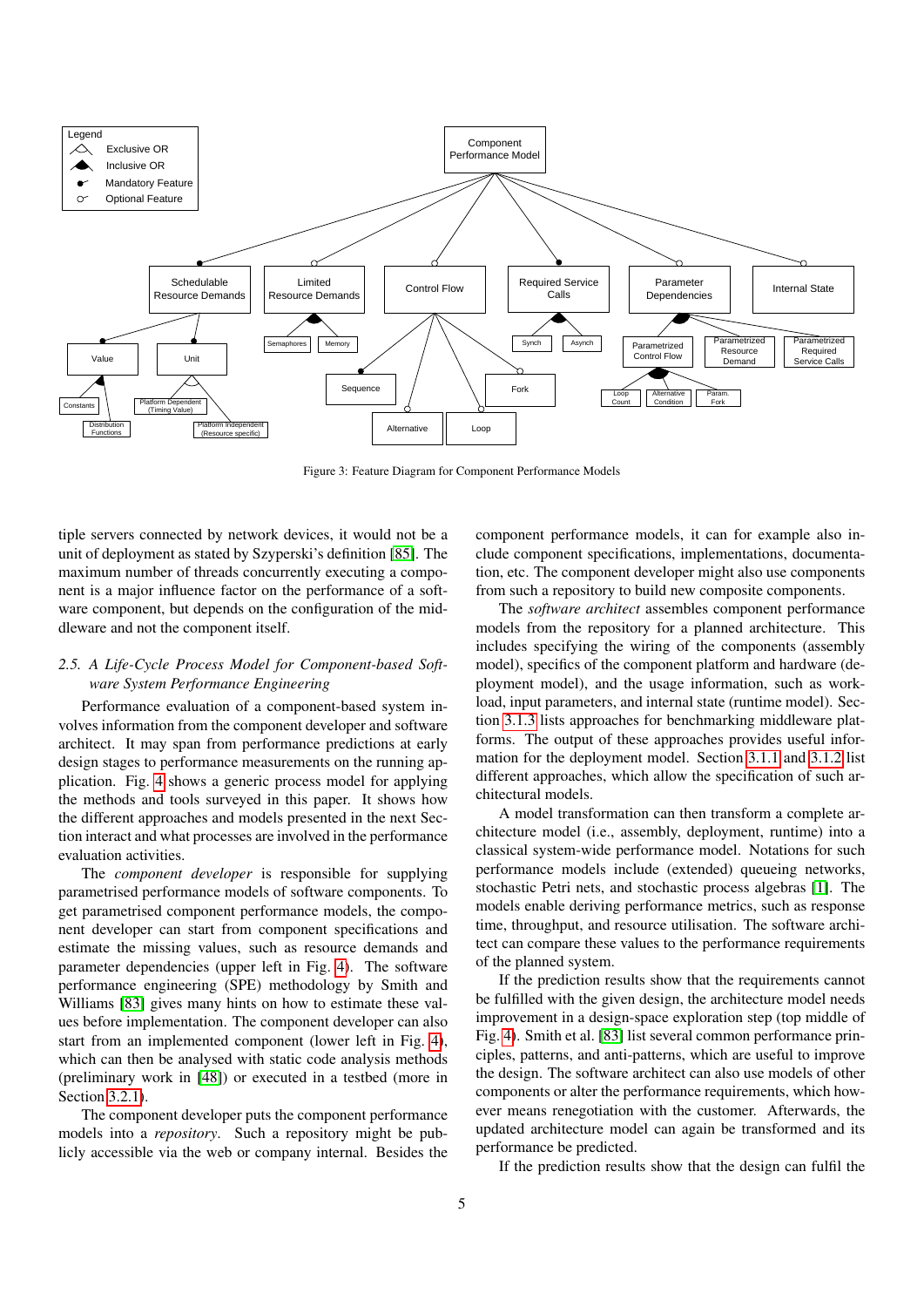

<span id="page-5-0"></span>Figure 4: Process Model

requirements, the implementation of the system can start. During the provisioning phase, the software architect makes build or buy decisions for the components specified in the architecture model. Once all components are bought or implemented, the software architect can assemble them and then test the whole system. Besides testing functionality, the software architect can also measure the performance of the system to perform capacity planning (i.e., determining the maximal workload). Section [3.1.5](#page-9-0) lists approaches for this task. Finally the software architect releases the complete system to the customers.

### <span id="page-5-3"></span>3. Performance Evaluation Methods

In the following, we provide short summaries of the performance evaluation methods for component-based software systems in the scope of this survey. We have grouped the approaches as depicted in Fig. [5](#page-5-2)



<span id="page-5-2"></span>Figure 5: Overview of the Methods

Main approaches provide full performance evaluation processes, while supplemental approaches focus on specific aspects, such measuring individual components or modelling the performance properties of component connectors (i.e., artefacts binding components). The groups have been chosen based on the similarity of the approaches. Approaches within one group can be best compared against each other. There are groups where only one approach has been included in this survey, although there are multiple similar approaches reported in literature. We have excluded those approaches that do not exhibit tool support or rely on obsolete technologies, as described further below.

We do not strictly distinguish between model-based and measurement-based approaches as former surveys (e.g., [\[7\]](#page-19-8)). Most methods built around UML or special meta-models involve some kind of measurements to determine the performance annotations in the models. On the other hand, most methods measuring implemented component-based systems feature some form of model (e.g., to predict changes or to analyse the measurement results). Therefore it is not appropriate to divide the approaches into model-based or measurement-based approaches.

For each approach, we describe its goals and context, its modelling language, available tools, documented case studies, and extensions. We postpone an evaluation of the approaches until Section [4.](#page-12-0)

#### *3.1. Main Approaches*

### <span id="page-5-1"></span>*3.1.1. Prediction Approaches based on UML*

Approaches in this group target performance predictions during design time for component-based software systems modelled with the Unified Modelling Language (UML) [\[73\]](#page-20-12). UML 2.0 has a notion of a software component as an extended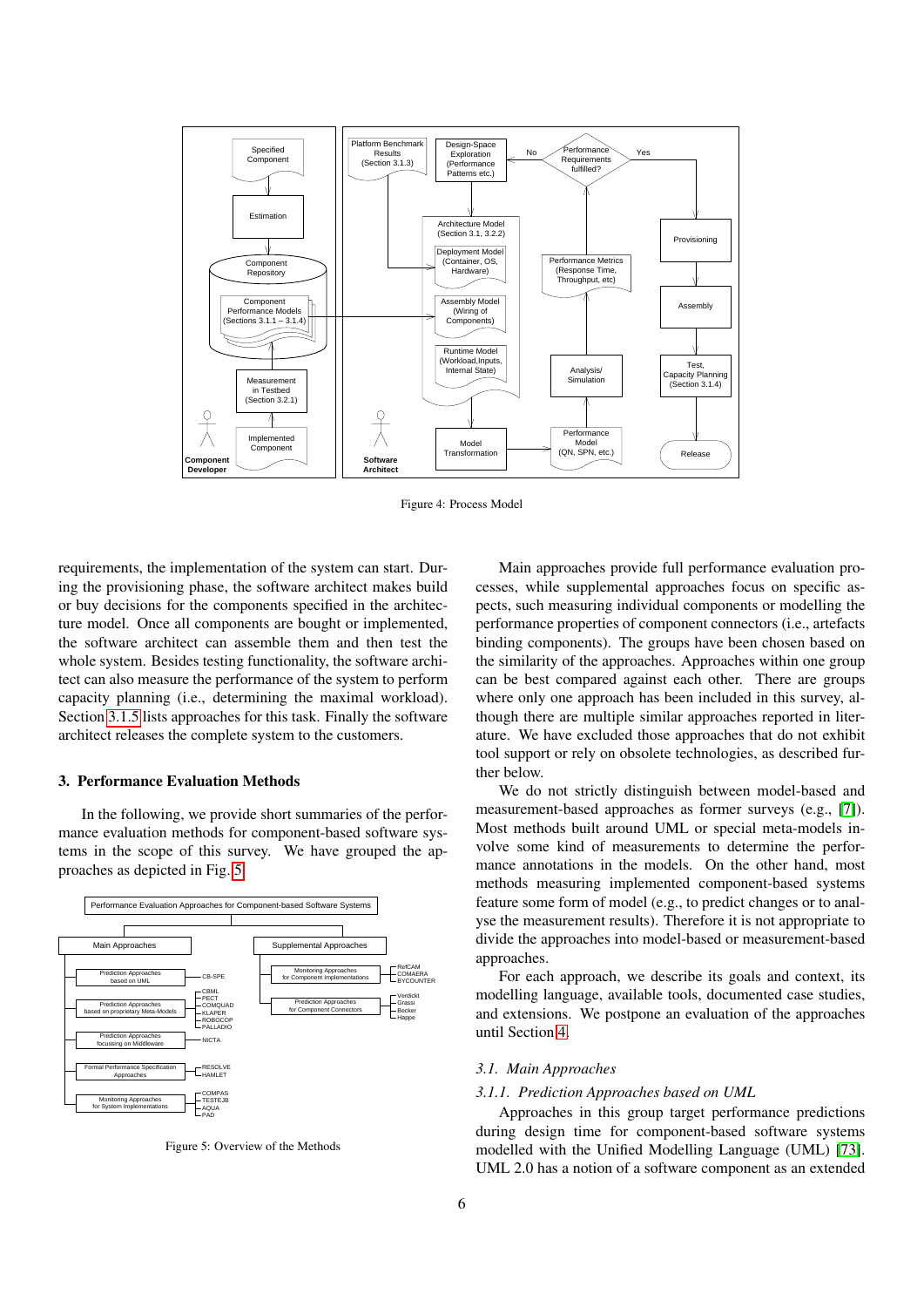class. UML allows modelling component behaviour with sequence, activity, and collaboration diagrams. Component allocation can be described with deployment diagrams. While UML only supports functional specifications, its extensions mechanism (profiles, consisting of stereotypes, constraints, and tagged values) have been used by the OMG to allow modelling performance attributes such as timing values and workload parameters. The UML SPT profile [\[68\]](#page-20-13) for UML 1.4 from 2002 has recently been replaced by the UML MARTE profile [\[72\]](#page-20-14) for UML 2.1.

Early approaches in this group by Kähkipuro et al. [\[47\]](#page-20-15) and Gomaa et al. [\[30\]](#page-19-5) were proposed before the introduction of the UML SPT profile. They relied on proprietary extensions to UML and are therefore outdated. The approach by DiMarco et al. [\[22\]](#page-19-4) uses the UML SPT profile, but has been excluded from this survey, because it features neither divided developer roles nor tool support.

(CB-SPE) [\[8\]](#page-19-10): The Component-Based Software Performance Engineering (CB-SPE) approach by Bertolino and Mirandola uses UML extended with the SPT profile as design model and queueing networks as analysis model. The modelling approach is divided into a component layer and an application layer. On the component layer, developers model the schedulable resource demands of individual performance services in dependence to environment parameters. There are no guidelines on how to obtain these values. The parametrisation does not involve service input or output parameters nor explicit required service calls. There is no support for analysing memory consumptions.

In the application layer, software architects pre-select components performance models and compose them into architecture models. They model the control flow through the architecture using sequence diagrams and have to anticipate the expected flow through the components, because the component specifications do not refer to component interaction. Workload attributes (e.g., user population) is added to the sequence diagrams, while the deployment environment is modelled using deployment diagrams.

The CB-SPE framework includes freely available modelling tools (ArgoUML) and performance solvers (RAQS), and includes a transformation tool to map the UML model to execution graphs and queueing networks. The solution of the queueing networks is analytical (using the parametric decomposition approach). An approach by Balsamo et al. [\[2\]](#page-19-11) is planned as an extension to the CB-SPE framework and allows computing the upper bounds on throughput and response times before actually solving a queuing network.

# <span id="page-6-0"></span>*3.1.2. Prediction Approaches based on proprietary Meta-Models*

The approaches in this group aim at design time performance predictions. Instead of using the UML as the modelling language for component developers and software architects, these approaches feature proprietary meta-models.

(CBML) [\[96\]](#page-21-8): The Component-Based Modelling Language (CBML) by Wu and Woodside is an extension to layered queueing networks (LQN) [\[80\]](#page-21-9). LQNs model the behaviour and resource demands of software entities with so-called 'tasks'. Resource demands are specified as mean values of exponential distribution functions, but there is no support for memory consumption.

CBML extends tasks to model reusable software components. Therefore, it adds a so-called "slot" to a task, which contains a number of interfaces representing provided and required services of a component. Slots make CBML components replaceable with other components conforming to the same slot. Additionally they allow nesting components into composite components.

CBML components include placeholders for resources to be executed on and components to be connected to. Software architects create CBML bindings to connect these placeholders to other elements in their architectural LQN model. Bindings may contain a set of parameter values (e.g., to model a thread pool size or adjust resource demands). These do not refer to input or output parameters in interfaces and also cannot modify the control flow of the component. CBML supports synchronous and asynchronous communication among components as well as passive resources.

There is an XML schema to define CBML components, but there are no graphical editors for CBML models. A complete CBML specification of a software architecture can be directly processed by the LQN solvers with numerical techniques or simulation. The method has been customised for EJB systems by Xu et al. [\[98\]](#page-21-10).

(PECT) [\[45,](#page-20-16) [89,](#page-21-11) [44\]](#page-20-17): The Prediction Enabled Component Technology (PECT) by Hissam, Wallnau, et al. features a reasoning framework for performance evaluation of componentbased software architectures. It consists of an analysis theory (i.e., rate monotonic analysis for predicting schedulability of real-time tasks), generation of theory-specific models (i.e., component composition language, CCL), and the evaluation of the models.

CCL is used for architectural description. It supports synchronous and asynchronous communication with required services. CCL also allows to specify component behaviour with statecharts. Resource demands, which can be constants or distribution functions are attached to the CCL components using annotations. CCL supports composite components but not memory consumption. For analysis, tools transform CCL models into a so-called intermediate constructive model (ICM), which focusses on parts relevant for performance analysis and eases the implementation of further transformations.

PECT mainly targets analysing real-time properties of component-based embedded systems. From the ICM, tools generate models for rate monotonic analysis (RMA) or simulation using the MAST tool. There is a graphical modelling and analysis tool called PACC starter kit available [\[66\]](#page-20-18). The authors report on a large scale industrial case study in [\[43\]](#page-20-19).

(COMQUAD) The project "Components with Quantitative properties and Adaptivity" (COMQUAD) developed a component container architecture capable of checking performance requirements on software components at runtime [\[27\]](#page-19-12). Multiple component implementations with different performance properties specified by so-called CQML+ descriptors shall be in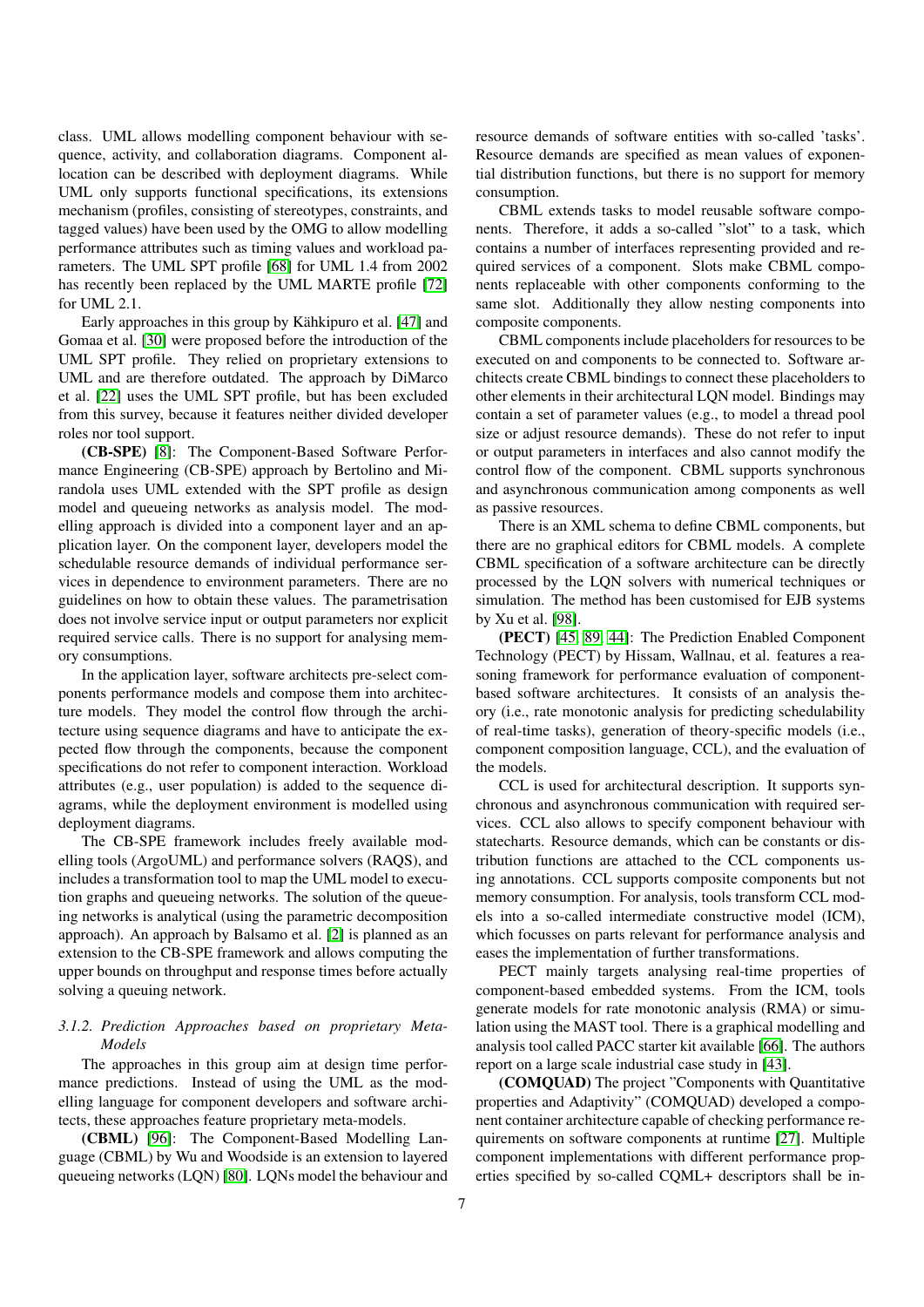stalled in the such a component container. The container then checks the performance requirements of clients against the performance specifications to select the components where to direct the client requests. The approach aims at EJB and Corba CCM systems and allows stream-based interfaces.

Meyerhöfer et al. [\[65\]](#page-20-20) describe the component performance modelling language targeted by the project in detail. The response time of a component assembly is computed as the sum of the response times of all components. The approach discusses the issue of platform independent resource demands and suggests to use lookup tables for different platforms. The language introduces concepts to handle different kinds of required service calls as well as internal state dependencies (also see [\[63\]](#page-20-21).

Two prototypical container implementations are available, one based on a C++ real-time container running on the realtime operating system DROPS [\[27\]](#page-19-12), and another one based on a JBoss container running in a Java virtual machine. The approach targets checking performance properties at runtime and does not involve model building to analyse contention effects. No industrial case study has been reported so far.

(KLAPER) [\[32\]](#page-19-13): This method for performance prediction of component-based software systems by Grassi et al. includes a so-called kernel modelling language called KLAPER. The language is implemented in MOF and aims at easing the implementation of model transformations from different kinds of component system models (e.g., UML, OWL-S) into different kind of performance models (e.g., Markov chains, queueing networks). With KLAPER, it shall be possible to combine component performance models by different component developers based on different notations in a single prediction. It is not the goal that component developers model their components with KLAPER, but they shall implement model transformations from their own proprietary notations into KLAPER.

Therefore, the authors defined the language to be a minimal set of modelling constructs necessary for performance evaluation. Hardware resources as well as software components are modelled with the same constructs. There is no support for composite components. The language includes scheduled and limited resource demands as well as control flow. The authors implemented QVT transformations from KLAPER to EQNs and Markov chains. Because the language shall only be used by model transformations, there are no graphical modelling tools. The language is able to model dynamic software architectures where the connectors between components can change at runtime [\[34\]](#page-19-14). No industrial case study of KLAPER has been reported.

(ROBOCOP) [\[12\]](#page-19-15): This method adds a performance prediction framework on top of the ROBOCOP component system model [\[28\]](#page-19-16) aiming at analysing component-based, embedded systems. ROBOCOP components have provided and required interfaces with multiple service signatures. Composite components are not supported. Additionally, ROBOCOP components contain a resource specification and a behavioural specification as well as the executable implementation of the component.

Component developers specify ROBOCOP components in a parametrised way. Software architects compose these specifications and instantiate parameters by the component developers. Scheduled resource demands of software components are constants in ROBOCOP, which also allows limited resource demands for semaphores and memory. The component specification allows only limited control flow (i.e., sequence and loops). There are no probabilistic attributes (e.g., transition probabilities, random variables) in the specification.

The so-called Real-Time Integration Environment (RTIE), which is implemented as a number of Eclipse plugins, supports the whole design and performance prediction process with ROBOCOP. It includes a component repository to store component specifications in XML and a graphical designer to model component assemblies as well as deployment environments. Using a preprocessor, RTIE transforms a complete architectural model into a task tree, which can then be simulated with different scheduling policies, such as rate monotonic scheduling. The results are response times to detect missed deadlines and processor utilisations to detect overloaded resources. The authors report on a design space exploration tool for the approach and an industrial case study involving a JPEG decoder [\[10\]](#page-19-17).

(PALLADIO) [\[6\]](#page-19-18): This approach from the University of Karlsruhe is based on the Palladio Component Model (PCM) implemented with EMF. The approach enables component and architecture modelling and targets performance predictions for distributed systems. Component interfaces are first-class entities in the PCM and can be provided or required by multiple components. The interface syntax is based on CORBA IDL. The PCM supports building composite components.

The PCM is tailored for a strict separation of four developer roles, who participate in building model instances. *Component developers* model the performance properties of component services with annotated control flow graphs, which include resource demands and required service calls (so-called resource demanding service effect specifications, RDSEFF). They can parametrise RDSEFFs for input and output parameter values [\[53\]](#page-20-22) as well as for the deployment platform [\[55\]](#page-20-23). Resource demands can be specified using general distribution functions. *Software architects* compose these component performance models into component assemblies. *System deployers* model the deployment environment as well as the allocation of components to hardware resources. Finally, *domain experts* model the usage profile (including workload, user flow, and input parameters).

The so-called PCM-Bench tool (implemented as a set of Eclipse plugins) allows independent graphical modelling for all four developer roles. Model transformations weave performance-relevant middleware features (e.g., connector protocols [\[4\]](#page-19-19), message channel properties [\[39\]](#page-20-24)) into the models. Further model transformations map the whole model into performance models (i.e., EQNs, LQNs), which are solved by simulation or numerical analysis. There is also support to generate code stubs and performance prototypes from the models. So far, the authors have reported no industrial case study.

### <span id="page-7-0"></span>*3.1.3. Prediction Approaches with focus on Middleware*

The following approaches emphasise the influence on the middleware on the performance of a component-based system.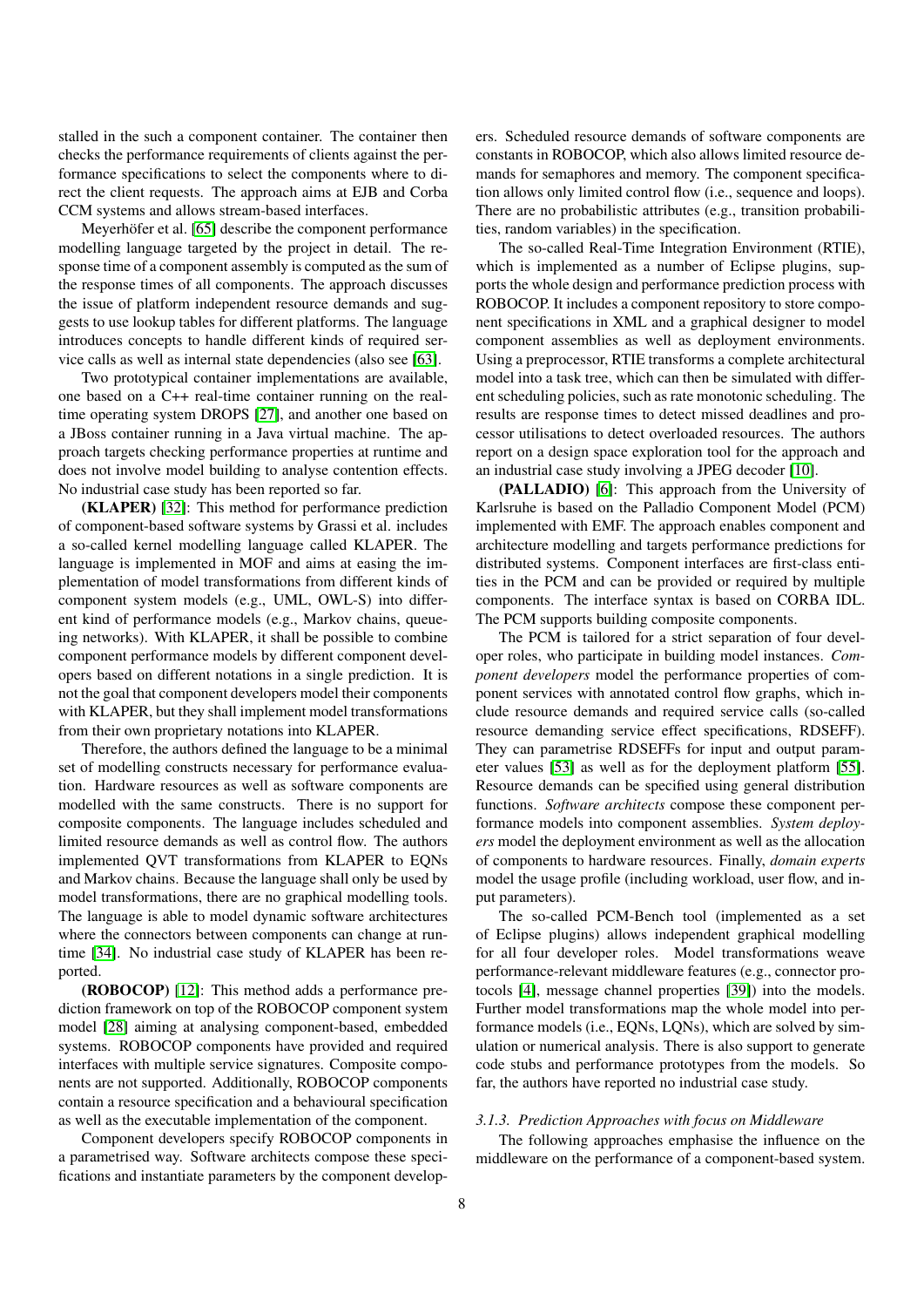Consequently, they measure and model the performance properties of middleware platforms, such as CORBA, Java EE, and .NET. The underlying assumptions of these approaches is that the business logic of the components itself has little impact on the overall performance of the system and thus does not require fine-granular modelling.

An early approach by Llado et al. [\[59\]](#page-20-25) created an EQN model to describe the performance properties of an EJB 1.1 server. Cecchet et al. [\[13\]](#page-19-20) benchmarked Java Enterprise application servers with an auction application called RUBiS and found that the most influencing factor on the performance for this application was the middleware. Denaro et al. [\[20\]](#page-19-21) generated a prototype for a component-based design of an EJB system, but did not provide model building or tool support. Chen et al. [\[15\]](#page-19-22) built a simple model to determine optimal thread pool sizes for Java application servers, which is part of the NICTA approach.

(NICTA) [\[58\]](#page-20-26): This performance prediction approach from a research group of NICTA (Gorton, Liu, et al.) targets serverside component technologies, such as EJB, .NET, and CORBA. It does not distinguish between a component developer and software architect role and assumes that the middleware has a significantly higher impact on performance than single software components. The authors present a queueing network model for component containers, which can be solved using Mean Value Analysis (MVA) [\[77\]](#page-20-27).

To determine the parameters of the QN model, the authors analyse different architectural patterns for EJB applications. They model application services with activity diagrams based on patterns such as "container-managed persistence" and "findby-non-primary-key". The activities in these diagrams refer to generic container services, such as "load from cache" or "activate / passivate".

The activity diagrams are further augmented with use-case specific information, such as the number of times a certain pattern is executed and the frequency of each transaction type. The resulting model still contains placeholders for services provided by the component container, which are used as platformindependent resource demands. To get these values, the authors have implemented a benchmarking application, which they execute on the target platform of a planned system. With this information the QN can be used to analyse the performance of the application under different workloads.

The authors report on a case study performed with a stock broker application and show sufficiently accurate prediction results. So far, the approach is specific for EJB applications. The approach does not include a seamless tool-chain, therefore the software architect needs to build the benchmarks and the QN manually. There are plans to build a capacity planning tool suite called Revel8or based on the approach [\[102\]](#page-21-12).

### *3.1.4. Formal Performance Specification Approaches*

Formal performance specification approaches for software components focus on describing the performance properties of components in a sound manner. These approaches target a fundamental theory of performance specification and do not deal with prediction or measurement frameworks.

(RESOLVE) [\[82\]](#page-21-13): Sitaraman et al. propose an extension dialect to the RESOLVE specification and implementation language for software components to express performance properties. The aim is to provide specifications of the execution time and memory consumption of component services in a refined big-O notation [\[51\]](#page-20-28). Assertions about the asymptotic form of execution time and memory consumption shall later enable formal verification. It is not intended to derive accurate response times or resource utilisations.

RESOLVE specifies the functionality of a component with a list of service signatures and a pre- and post-condition for each service. The components of RESOLVE do not declare required interfaces. The authors point out the limitations of classical big-O notations for generic software components with polymorphic data types. Therefore, they augment the functional RESOLVE specifications with an adapted big-O notation for execution time and memory consumption. These specifications are more refined, because they take the structure of input parameters into account. However, the specification does not distinguish between different processing resource (e.g., CPU and hard disk), does not include calls to required services, and also does not deal with passive resources.

The approach is not exhibited by tool support, but the authors demonstrate the feasibility on a simple example component.

(HAMLET) [\[36\]](#page-19-23): The approach by Hamlet et al. originates from the area of software testing. It was first proposed for reliability prediction of component-based systems [\[38\]](#page-20-29), and later extended for performance prediction [\[35,](#page-19-24) [36\]](#page-19-23). The authors use a restricted component definition to reduce the complexity for creating a fundamental theory of software composition. A software component is a mathematical function with single integer value input. Component composition of two software components means that the first component sends all its outputs to the second component in a pipe-and-filter style. The method involves component specification by component developers and performance prediction by software architects.

Component developers specify subdomains for the input domain of their components, which partition the input domain into equivalence classes. They measure the execution time for the component for each subdomain and store the results in a repository. Software architects retrieve these specifications and the components. By executing the components with their desired usage profile, they can determine the call propagation of each component (i.e., which outputs will fall into the subdomains of connected components). With this information and the execution times measured by the component developers they can predict the performance of a complete system.

The approach does not consider concurrency, passive resources, or scheduling. However, it considers the influence of the internal state of components to performance in a restricted form. The approach is accompanied by a computer-aided design tool (CAD) for testing components to create performance specifications and calculating the overall performance from a set of composed components and an input profile. As the approach assumes a very restricted class of components, there is no validation on an industrial system.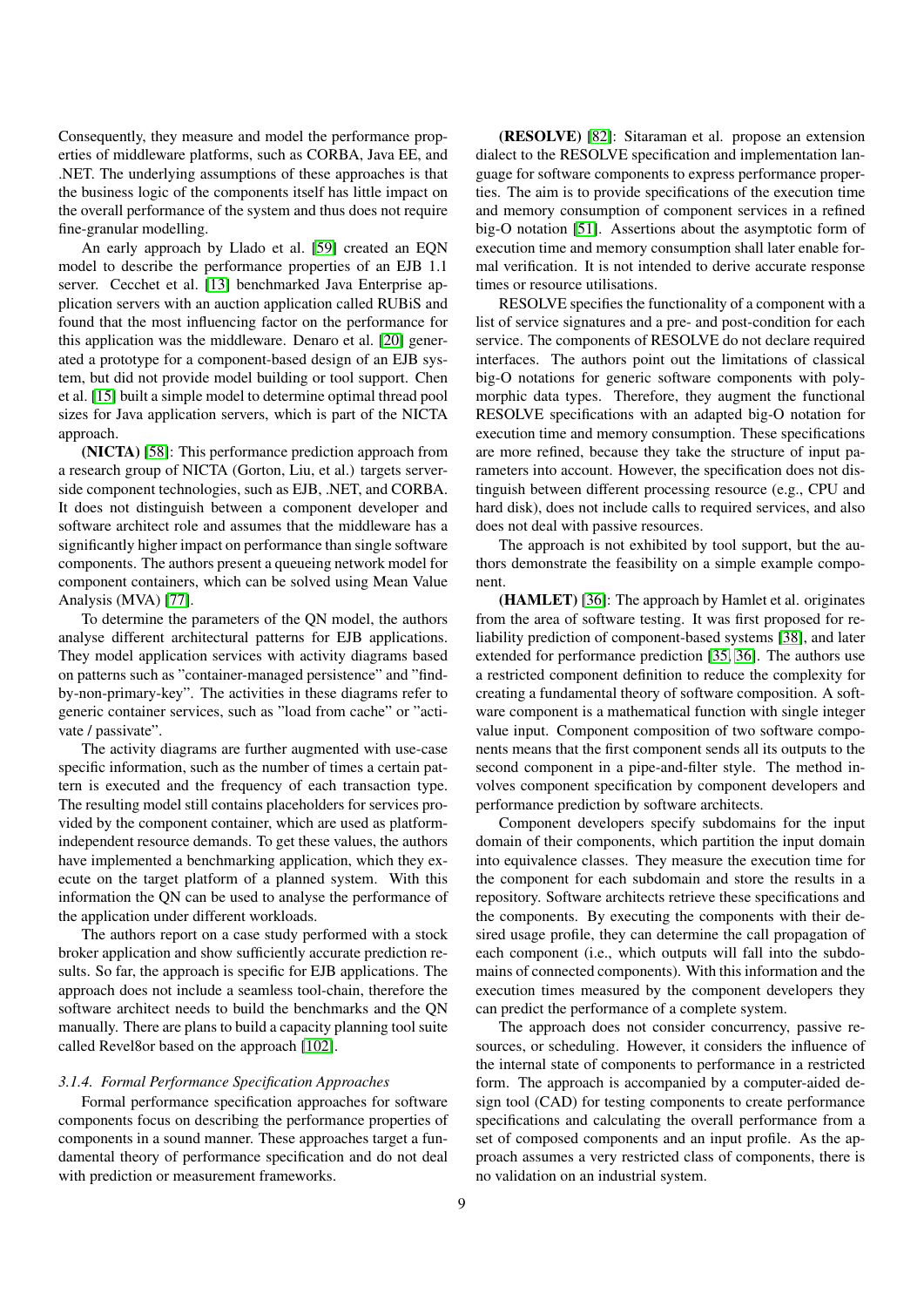### <span id="page-9-0"></span>*3.1.5. Measurement Approaches for System Implementations*

The following approaches assume that a complete component-based system has been implemented and can be tested. The goal is to find performance problems in the running system, identify performance bottlenecks, and adapt the system so that is able to fulfil certain performance requirements. An early approach by Yacoub [\[99\]](#page-21-14) described systematic measurement of a component-based system, but provided no additional tool support.

(COMPAS) [\[67\]](#page-20-30): The COMponent Performance Assurance Solutions (COMPAS) framework by Mos et al. is a performance monitoring approach for J2EE systems. Components are EJBs in this approach. The approach consists of three parts: monitoring, modelling, and prediction. For *monitoring*, the authors use the Java Management Extensions (JMX) to augment a complete EJB application with proxy components for each EJB, which send timestamps for EJB life-cycle events (such as startup or invocation) to a central dispatcher. Running the application yields performance measures from the proxy components, which can be visualised with a proof-of-concept graphical tool.

The approach then uses a *modelling* technique by generating UML models with SPT annotations from the measured performance indices. Users can then specify different workloads (e.g., number of simultaneous users, or inter-arrival rate) in the models to assess various scenarios. For performance *prediction* of the modelled scenarios, the approach suggests using existing simulation techniques, which are not part of the approach. Besides detecting bottlenecks in the system, prediction result should also be feed back into the instrumented application to focus the collection of timestamps on performance hotspot thereby reducing the overhead for monitoring.

 $(TestEJB)$  [\[65\]](#page-20-20): The TestEJB framework by Meyerhöfer targets performance monitoring of J2EE systems. It implements a profiling technique, which is application independent and more lightweight than available commercial J2EE profiling tools. Besides the execution times of individual EJBs, the framework can also determine call traces from single users through a whole architecture. This technique also works in the case of multiple concurrent users or multiple component instances.

The approach is based on the interceptor patterns and implemented as an extension to the JBoss application server. Interceptors log invocations of EJBs and augment calls with identifiers, so that it is possible to construct call graphs from execution traces. Measurement data from the interceptors is persisted to files asynchronously. TestEJB uses a bytecode instrumentation library to modify components at deployment time. The instrumentation process is completely transparent for the users. In a case study, TestEJB show a shows only a very small overhead for profiling in the range of microseconds.

The authors have extended the framework in [\[64\]](#page-20-31) to also allow memory profiling of EJB applications. This approach relies on the Java Virtual Machine Profiler Interface (JVMPI) and records events for constructing and deconstructing EJBs. While this method allows tracing back memory consumption to individual components, it introduces a significant overhead in the

range of seconds and therefore should only be used in a testing environment and not during production.

(AQUA) [\[21\]](#page-19-25): The automatic quality assurance (AQuA) framework by Diaconescu et al. builds on the foundations of the COMPAS framework but focusses on adapting a componentbased application at runtime if performance problems occur. The main idea is that a system replaces a software component with performance problems with a functional equivalent one with different performance properties from a set of redundant components. The approach comprises of system monitoring, learning performance characteristics, anomaly detection, component evaluation, adaptation decision, and component activation.

For system monitoring, the JBoss application server is modified to collect timestamps from the execution of individual EJBs. All measurement data is stored to enable learning specific performance characteristics of each component. Furthermore, the approach involves monitoring the workload of a running application. Upon changing workloads, the approach may detect a violation of a response time requirement. This leads to evaluating redundant components for each software component to determine a component most fitted for the new workload. The hot deployment facility of JBoss is then responsible for swapping problematic component with other components. The approach has been demonstrated on Duke's bank account application from the J2EE tutorial.

(PAD) [\[74\]](#page-20-32): This approach by Parson et al. targets automatic detection of performance anti-patterns [\[83\]](#page-21-7) in running component-based systems. It builds on the COMPAS framework and has implemented the performance anti-pattern detection (PAD) tool. The approach targets EJB systems and includes performance monitoring, reconstruction of a design model, and anti-pattern detection.

The *monitoring* relies on proxies in front of each EJB to collect timestamps and call sequences. The approach allows determining run-time paths through the application even if multiple clients interact with the application simultaneously. To overcome the needed redeployment of a running system, the approach plans to implement a byte code instrumentation tool, which shall dynamically instrument the application at runtime.

Recorded measurements and information from EJB deployment descriptors is used to *reconstruct a design model*. The reconstruction process involves clustering techniques and statistical analysis on the recorded run-time paths. The design model is based on a proprietary meta-model, which features components, methods, run-time paths, pools, and tracked objects.

*Anti-pattern detection* on the reconstructed design model relies on rules implemented with the JESS rule engine. The approach distinguishes between anti-patterns across or within run-time paths, inter-component relationship anti-patterns, antipatterns related to component communication patterns, and data tracking anti-patterns. The authors applied the approach and the PAD tool on Duke's bank account application (and found for example not required stateful session beans) and IBM's Workplace application (and found for example simultaneous exposure of local and remote interfaces of a bean).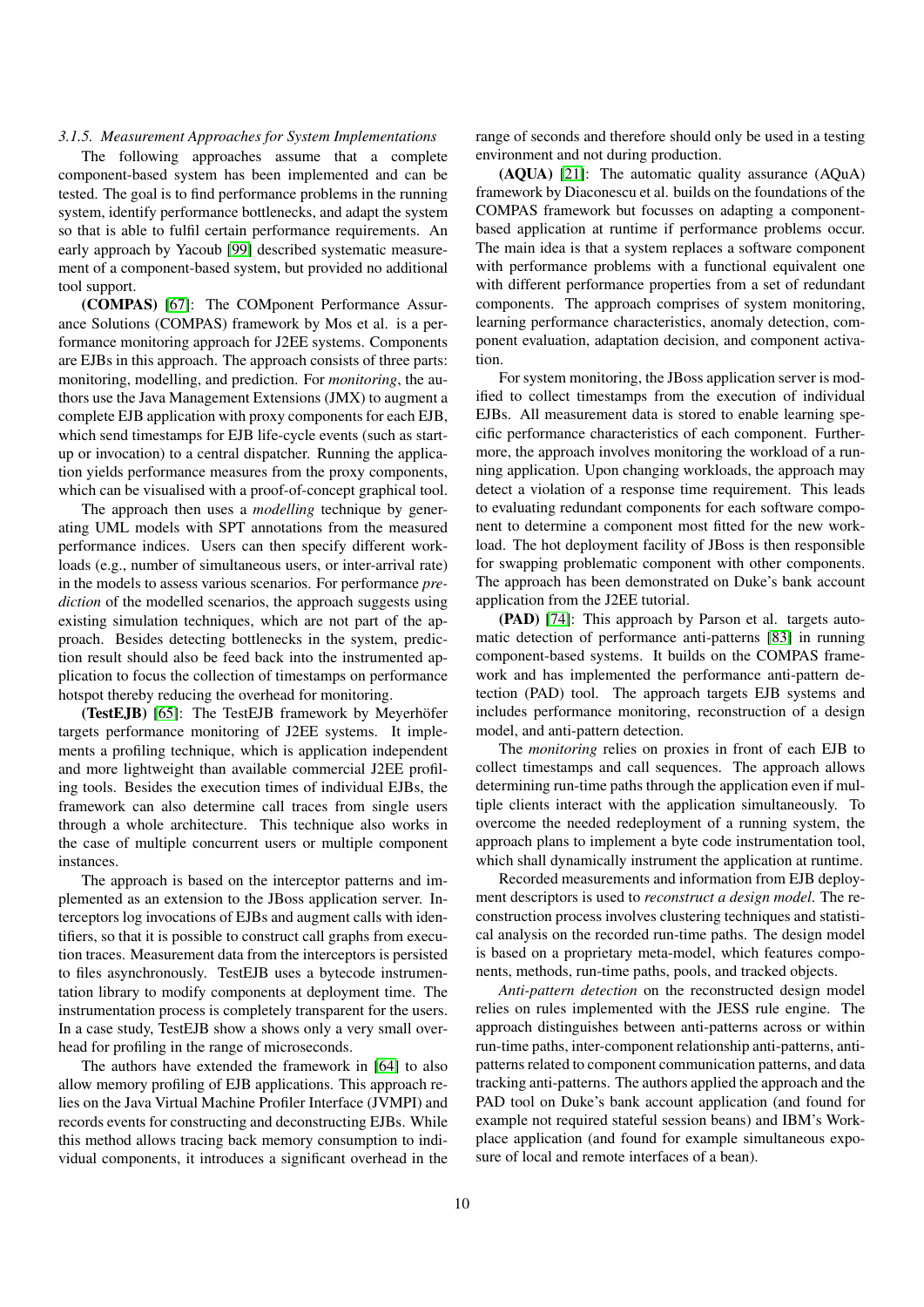### *3.2. Supplemental Approaches*

# <span id="page-10-0"></span>*3.2.1. Measurement Approaches for Component Implementations*

The goal of measurement approaches for single software component implementations is to derive parametrised performance specifications via multiple measurements. They aim at factoring out the usage profile, required service, and the deployment platform from the performance specification, so that it can be used in different contexts. These approaches usually include a testbed to execute the components and a statistical evaluation framework to derive functions for the resource demands from measurement data via regressions.

(RefCAM) [\[93\]](#page-21-15): Woodside et al. present an approach to determine resource function for software components. Resource functions express the resource demands (e.g., CPU demand, memory demand) of a component in dependency to input parameter values and execution environments. RefCAM comprises of a test harness to run measurement experiments with single software components and a statistical module to determine resource functions from the measurement data.

The test harness allows executing a software component repetitively with a manually defined test plan, which defines rules for varying the arguments of functions provided by the component. This can include varying the size of messages sent by the component, the number of calls to required services, and changes in the execution environments. The framework also allows to recompile software components to change variables in the implementation.

RefCAM records CPU demands and applies function fitting techniques, such as linear regression or multi-variate adaptive regression splines to express the parametric dependencies of the resource functions. The results are stored in a repository, which shall support recording multiple resource functions of the same component for different execution environments. RefCAM has been implemented in the ObjectTime CASE tools.

The approach does not deal with the issue of providing the required services of a software component to execute it. Instead it assumes that the required services are available for testing. Furthermore, it specifies CPU demand in seconds, therefore not parametrising the resource functions for the underlying deployment platform.

(COMAERA) [\[63\]](#page-20-21): This approach by Meyerhöfer targets the platform-independent measurement of Java components. It assumes that the execution time of a software component can be divided into a number of primitive elements (so-called atoms). Measuring the number of executions of each atom yields a platform-independent CPU demand specification for a software components. Software architects shall combine these specifications with benchmarking results from the desired target platform, which provide the execution time for each atom. The combination leads to a prediction of the execution time of the software component on the target platform without actually running it on the platform.

The authors analyse different possibilities to choose the unit for the atoms, ranging from individual bytecode instruction to instruction groups. Instruction groups can for example be

based on homogeneous execution times of specific instructions or even be specific for certain components.

Because the resolution of typical Java performance counters is too coarse to measure the execution time of individual instructions, the approach uses an indirect method to determine their execution time. It first executes a number of microbenchmarks based on different algorithms with known execution numbers of instructions or instruction groups on the target platform and measures the overall execution time. Then, it constructs a linear equation system based on the execution numbers and measured times and solves it for the execution times of individual instructions. Because there is no general solution for the equation system, the approach determines a heuristic solution minimising the error.

The authors present a case study with more than 20 test programs and make performance predictions for different platforms. The error of predictions versus measurements is in some cases less than 10 percent, but in other cases (e.g., with included native code) higher than 100 percent. The approach assumes absence of just-in-time compilation. It furthermore does not deal with calls to required services or different input parameters.

(ByCounter) [\[55\]](#page-20-23): This approach by Kuperberg et al. aims at constructing parametrised, behavioural performance models from Java components, which can be used for performance prediction for different usage profiles and execution environments. The approach comprises (i) reconstructing platformindependent component performance models, (ii) running a benchmark application on the desired target platform to determine platform dependent performance properties, and (iii) performance prediction by combining the results from the first two steps. Therefore, a newly designed component-based system does not need to be tested on the target environment, instead a more cost-efficient, model-based prediction can be made.

The approach uses the number of bytecode instructions executed by a component service as a platform-independent unit for CPU demand. It distinguishes between multiple classes of bytecode instructions as well as Java API calls. Using monitored input parameters from running instances of a software component, the approach executes a component repeatedly in a testbed and records the execution times. It assumes that required services of a component are available for testing. Then it runs genetic algorithms on the measurement data to determine parametric dependencies and reconstruct a behavioural model.

The user has to run the benchmark application on the target platform to determine the execution times for bytecode instructions and Java API calls. Multiplying the execution times from the benchmark with the parametrised resource demands in the reconstructed behavioural model yields the expected execution time of a component service on the new target platform. The authors report on a case study, where they predicted the performance of file sharing application in different execution environments and for different usage profiles. The ByCounter approach shall be ultimately integrated into the Palladio approach.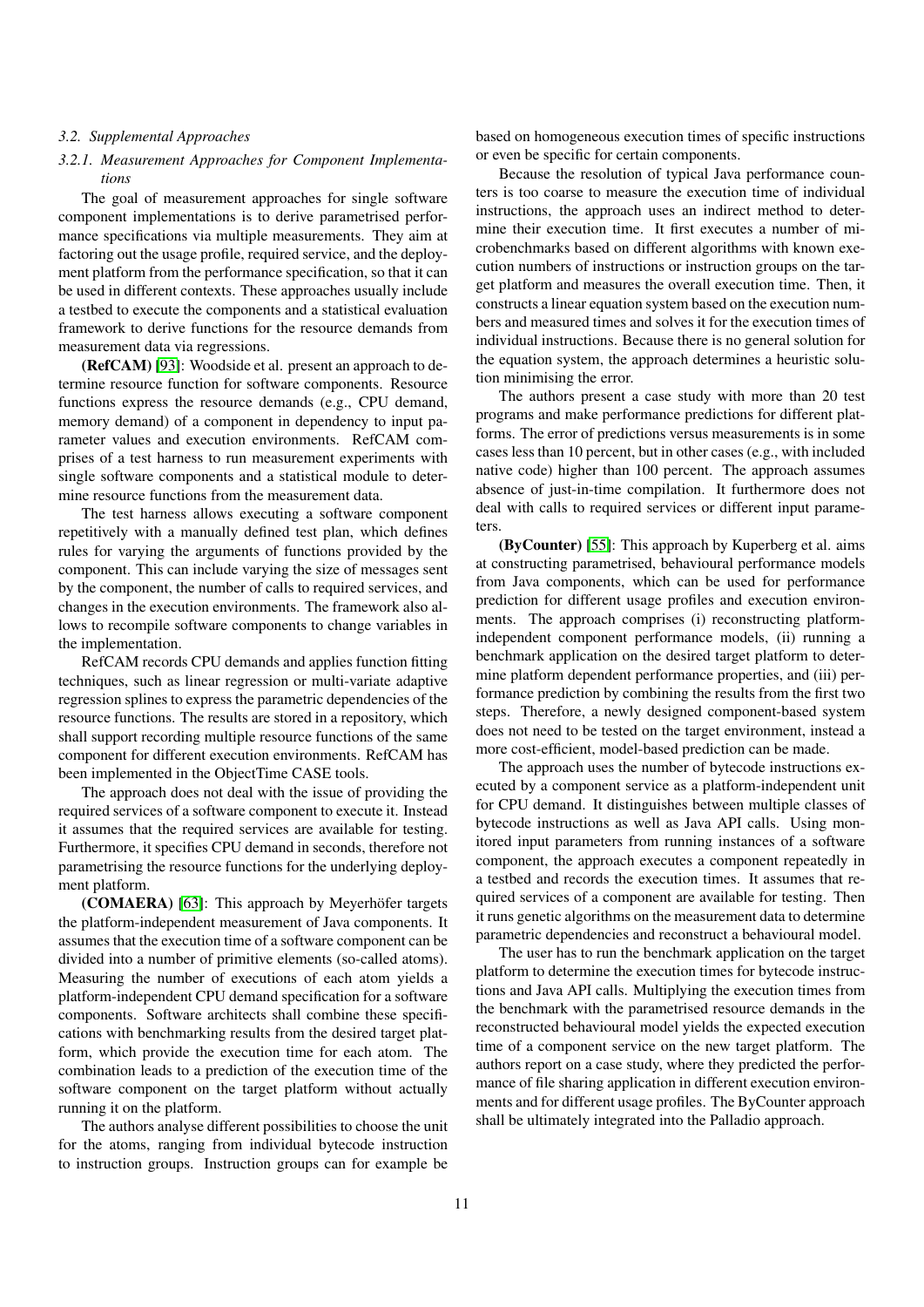### <span id="page-11-0"></span>*3.2.2. Prediction Approaches with focus on Component Connectors*

These approaches assume an existing component description language and focus on modelling and measuring the performance impact of the connections between components. These connections can be implemented with different middleware techniques. They can for example include performance overheads for encryption or calling naming services in distributed applications. These overheads can significantly alter the overall performance of a component-based system, as the connections might be realised with slow or overloaded network connections. All of the following methods weave the performance overhead of the middleware into a platform-specific model using model transformations according to the MDA approach.

Verdickt2005 [\[88\]](#page-21-16): This approach introduces a model transformation framework to include the performance overhead of middleware layers into a component-based system model. Following MDA guidelines, a model transformation maps a platform-independent model based on UML activity, deployment, and collaboration diagrams, into a platform-specific model using a repository of middleware models also based on UML. All UML models are annotated with performance estimates using the UML SPT profile.

The approach then suggests to transform the resulting annotated UML model into an LQN, which can be analysed for the desired performance metrics. In a case study, the authors demonstrate how to include the performance impact of the CORBA Object Request Broker (ORB) into the models. This performance overhead results for example from naming or security services. In the case study, the performance annotations for the middleware models have been determined via measurements from a prototype application. These performance annotations are not parametrised for different network connection speeds or message sizes.

Grassi2006 [\[31\]](#page-19-26): The authors propose a connector refinement transformation from high-level UML 2.0 architecture models into the KLAPER modelling language. KLAPER models can be transformed into Markov chains or queueing networks for performance analysis. The approach assumes the availability of a UML stereotype to label component connectors. For example, a connector could realise a static or dynamic synchronous client/server interaction.

The authors propose to build a library of parametric connector behaviours models in KLAPER for each of the stereotypes. The behaviour of the connectors may for example involve marshalling functionality or calling naming services. For a specific deployment platform, the parametrisation of these models can be solved and they can be weaved into the KLAPER model of the whole architecture replacing the component connectors. The transformation is demonstrated through an example, which relies on the QVT Relations [\[70\]](#page-20-33) transformation language. Ultimately, the refined KLAPER model is transformed in a queueing network, which can then be used for performance evaluation.

Becker2008 [\[4\]](#page-19-19): This approach presents a configurable model transformation, which adds the performance overhead of component connector realisations (e.g., SOAP or RMI) to a component-based performance model. The underlying performance description language is the Palladio Component Model (PCM).

A software architect can parametrise the model transformation for different message sizes and choose multiple middleware services, such as authentication and encryption, to make the performance model even more accurate. The performance annotations for the middleware model are determined using a benchmark application on the desired target platform. They are parametrised over different usage profiles, but dependent on a specific hardware.

The author reports on a simple case study involving a clientserver system deployed on Sun's Glassfish Java EE server. Predictions based on simulation of the resulting PCM model differ less than 5 percent from measurements.

Happe2008 [\[39\]](#page-20-24): This approach proposes a model transformation framework, which extends Palladio with the overhead for using a Message-oriented Middleware (MOM). The authors analyse the performance impact of different messaging patterns, such as point-to-point or publish-subscriber channels as well as different message or connection pool sizes.

The approach requires software architects to run a benchmark application on the target system. It determines parametrised performance annotations for all MOM configurations supported by the framework. The results are stored in a repository. Different software architects can later configure a model transformation to add specifically configured middleware models (e.g., for a specific messaging pattern or a specific message size) for the repository to their overall performance model. The model transformation adds components to the performance models, which exhibit the performance overhead of the MOM.

In a case study involving the SPECjms2007 benchmark application, the authors demonstrate a prediction error for response times of the models below 20 percent for multiple configurations of the transformation.

### *3.2.3. Miscellaneous Approaches*

The following approaches provide interesting contributions to the performance evaluation of component-based software systems. They are, however, no complete prediction or measurement approaches and have different goals than the approaches described so far.

Woodside et al. [\[95\]](#page-21-17) introduced the concept of performance completions. These are model elements, which are added to a functional model of a software system to enable performance evaluations. Such elements may include model annotations, software components, environment infrastructure models, deployment models, communication pattern models, or design refinements. Developers shall store such model completions into repositories, so that different software architects can extend their platform-independent design models to platformspecific models. This concept is for example used by the performance modelling approaches for component connectors in Section [3.2.2.](#page-11-0)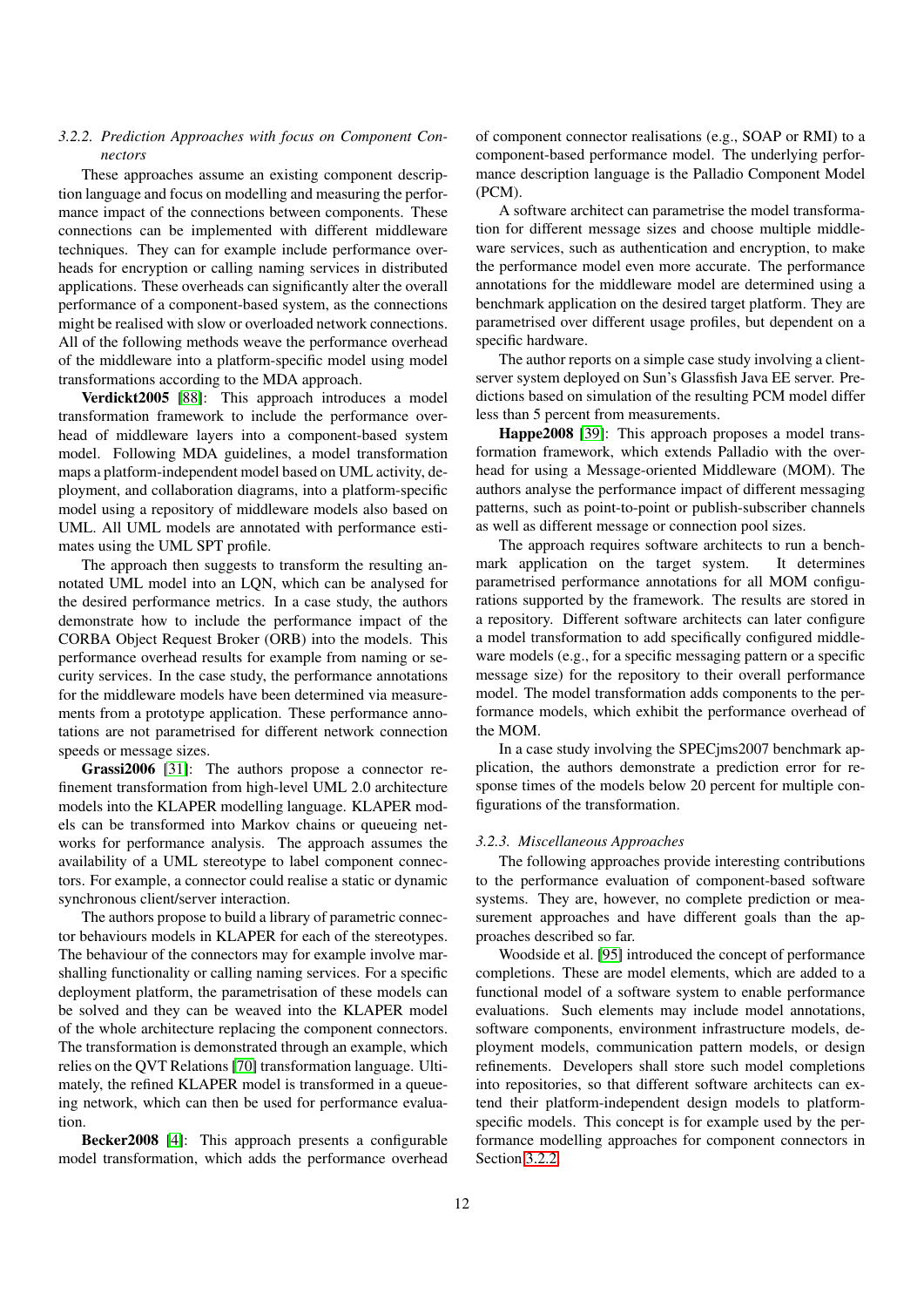Eskenazi et al. [\[25\]](#page-19-27) extended the so-called APPEAR method for performance prediction of component-based software systems. The method involves creating a prediction model for individual component operations, creating annotated control flow graphs for single component services, and creating and simulating a full application model, which may include concurrent execution of component services. However, the approach neither features a meta-model nor tool support and is therefore difficult to repeat.

Menasce et al. [\[62\]](#page-20-34) propose the concept of QoS-aware software components, which are able to negotiate performance properties with their clients at runtime. Upon receiving a request for service with a certain QoS requirement, these components build a QN model based on previously monitored performance properties at runtime and evaluate whether they are able to fulfil the request with the required QoS.

Reussner et al. [\[78\]](#page-21-18) developed the concept of parametric performance contracts for software components. This approach features a parameterised performance specification of a software component, which can be used to calculate the provided performance of a component in case the performance of required services is known. The approach shall help software architects at design time to identify components that deliver suitable performance properties given a specific deployment environment.

### <span id="page-12-0"></span>4. Evaluation

This section first discusses the general features of the surveyed main approaches (Section [4.1.1\)](#page-12-1), before classifying them according to the expressiveness of their modelling languages (Section [4.1.2\)](#page-13-0). The Sections [4.2.1-](#page-14-0) [4.2.5](#page-16-0) additionally analyse the benefits and drawbacks of the different groups of approaches surveyed in Section [3.](#page-5-3)

# *4.1. Feature Discussion*

### <span id="page-12-1"></span>*4.1.1. General Features*

Table [1](#page-13-1) summarises the general features of the surveyed main approaches. The following elaborates on each of the features.

The *target domain* of the methods is either generic (e.g., for formal specification methods), embedded real-time systems, or distributed systems. The domain of embedded systems involves real-time operating systems with for example rate monotonic scheduling. It is the goal of methods for embedded systems to predict the violation of hard real-time deadlines or to evaluate whether a given design is able to run on hardware devices with limited processing power and memory. Software components in this domain are typically small and their behaviour is easy to describe. This is reflected in the component specification languages of the relevant approaches (i.e., PECT and ROBOCOP).

The domain of distributed systems involves general purpose operating systems with sophisticated scheduling algorithms running on multicore processors. Besides the operating system, distributed systems may rely on middleware and virtual machines, which all may impact the perceived performance of

a component-based system. Rather than assessing the possible violation of deadlines, it is the goal of performance prediction methods for these systems to provide a probabilistic answer whether a given design can be expected to fulfill certain service level agreements. Violating these agreements is not as critical as violating the deadlines of real-time systems. Thus, these approaches work with approximations and estimations. Software components in this domain can be considerably large, so that their behaviour cannot be described in detail and has to be abstracted to construct an analysable model at all (cf. CBML, PALLADIO).

While the target domains induce different viewpoints for the performance prediction, the concept of a software component described by provided and required interfaces is not different. It should be possible to use the same description techniques for embedded and distributed systems, which then can be analysed with different prediction techniques.

Each approach uses a different component description language, also analysed in detail in Section [4.1.2\)](#page-13-0). Some approaches use annotated UML models (e.g., CB-SPE, NICTA), other approaches use domain-specific meta-models (e.g., CBML, CCL, ROBOCOP, PALLADIO). For other approaches (e.g., COMPAS, AQUA, NICTA, PAD) the component description is given by the specification of EJBs. No methods specific for .NET or CORBA CCM specification are known. Lau [\[56\]](#page-20-10) surveys further software components models, which however usually do not provide special support for performance predictions. A standard notation for component performance specification has not been achieved today, because the domain of performance modelling is still not understood well enough [\[19\]](#page-19-28).

The performance evaluation methods use *model transformations* to generate performance models from the component system models with deployment and usage profile models. Besides KLAPER, none of the methods uses a standardised model transformation framework, such as QVT [\[71\]](#page-20-35). Existing transformations are usually implemented in an ad-hoc manner using C or Java code.

Most of the surveyed methods rely on (extended) queueing networks as the *performance model* and incorporate existing performance solvers for numerical solution or simulation. This is possible because the fully composed and annotated system model of a component-based system can be treated like a monolithic system for the actual performance analysis. Numerical solutions for QNs are applicable only for a restricted class of models, because they are based on assumptions such as exponentially distributed execution times or missing synchronisation mechanisms. Simulation techniques are able to handle a larger class of models. However, they are usually more difficult to construct and the execution of the simulation may require a high amount of time if prediction results with high statistical significance are desired [\[46\]](#page-20-36).

Ideally, tools should *feed back* the prediction results into the design model. This allows the software architect to work without knowledge of the underlying performance theory. Except for ROBOCOP and PAD none of the approaches offers any automated support into this direction. Therefore, software architects need to interpret the results by themselves. The per-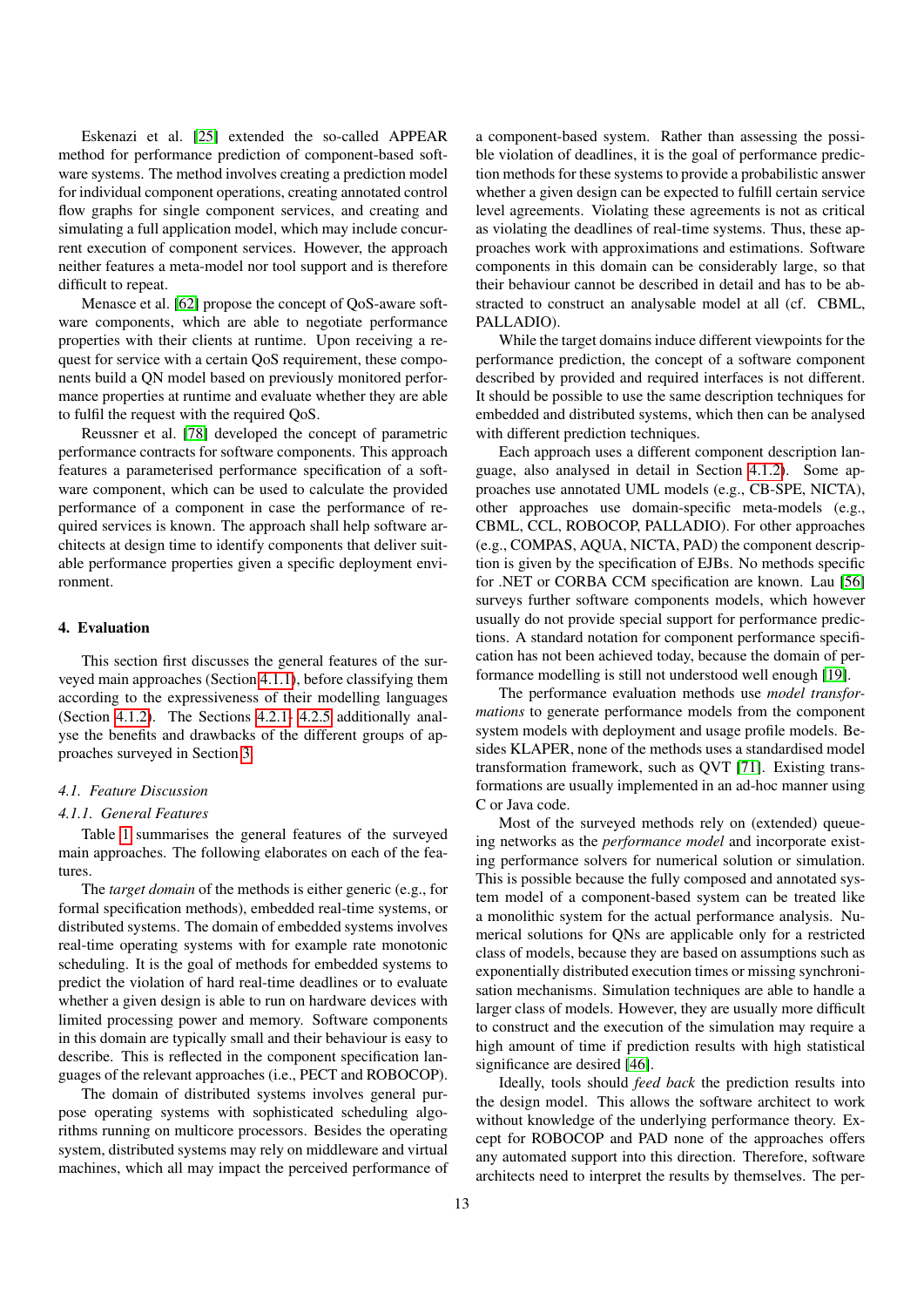| <b>Name</b>              |                              | <b>COMPAS</b>     | <b>HAMLET</b>    | <b>CB-SPE</b>       | <b>COMQUAD</b> | <b>CBML</b>                | <b>PECT</b>             | <b>KLAPER</b>        | <b>ROBOCOP</b>   | <b>AQUA</b>         | <b>NICTA</b>        | <b>PALLADIO</b> | PAD              |
|--------------------------|------------------------------|-------------------|------------------|---------------------|----------------|----------------------------|-------------------------|----------------------|------------------|---------------------|---------------------|-----------------|------------------|
|                          | <b>RESOLVE</b>               |                   |                  |                     |                |                            |                         |                      |                  |                     |                     |                 |                  |
| <b>Target Domain</b>     | Generic                      | Distributed       | Generic          | Distributed         | Distributed    | Distributed                | Embedded                | Distributed          | Embedded         | Distributed         | Distributed         | Distributed     | Distributed      |
|                          |                              | Systems           |                  | Systems             | Systems        | Systems                    | Systems                 | Systems              | Systems          | Systems             | Systems             | Systems         | Systems          |
| Component                | RESOLVE                      | EJB $2.0 +$       | Simple           | Annotated UML COML+ |                | CBML                       | CCL                     | UML+SPT, OWL-ROBOCOP |                  | EJB 2.0             | EJB 2.0 + UML       | PCM             | EJB 3.0 +        |
| <b>Design Model</b>      |                              | annotated UM      | Mathematical     | diagrams (UML       |                |                            |                         | S, KLAPER            |                  |                     | activity            |                 | <b>RDMM</b>      |
|                          |                              | diagrams          | <b>Functions</b> | SPT)                |                |                            |                         |                      |                  |                     | diagrams            |                 |                  |
| <b>Model</b>             | n/a                          | n/a               | n/a              | ad-hoc (C-code, n/a |                | n/a                        | ATL, ad-hoc             | QVT                  | ad-hoc (RTIE     | n/a                 | n/a                 | ad-hoc (Java)   | n/a              |
| <b>Transformation</b>    |                              |                   |                  | XMI                 |                |                            |                         |                      | tool)            |                     |                     |                 |                  |
|                          |                              |                   |                  | Input/Output)       |                |                            |                         |                      |                  |                     |                     |                 |                  |
| Performance              | n/a                          | not specified     | Simple Algebra   | Execution           | Execution      | LQN                        | RMA, QN,                | Markov Chain.        | <b>Task Tree</b> | n/a                 | QN                  | EQN, LQN        | <b>RDMM</b>      |
| <b>Model</b>             |                              |                   |                  | Graph + QN          | Graphs         |                            | RTQT, MAST              | EQN                  |                  |                     |                     |                 |                  |
| Performance              | n/a                          | not specified     | Analytical       | Analytical          | Analytical (no | Analytical                 | Analytical,             | Simulation           | Simulation       | n/a                 | Analytical          | Analytical +    | <b>JESS Rule</b> |
| <b>Model Solver</b>      |                              |                   |                  | (MVA)               | queueing)      | (approximative) Simulation |                         |                      |                  |                     | (MVA)               | Simulation      | Engine + PAD     |
|                          |                              |                   |                  |                     |                | Simulation                 |                         |                      |                  |                     |                     | (LQN),          | tool             |
|                          |                              |                   |                  |                     |                |                            |                         |                      |                  |                     |                     | Simulation      |                  |
|                          |                              |                   |                  |                     |                |                            |                         |                      |                  |                     |                     | (EQN)           |                  |
| <b>Prediction</b>        | n/a                          | n/a               | n/a              | planned             | n/a            | n/a                        | n/a                     | planned              | Areas of         | n/a                 | n/a                 | planned         | Anti-pattern     |
| <b>Feedback into</b>     |                              |                   |                  |                     |                |                            |                         |                      |                  |                     |                     |                 | detection from   |
|                          |                              |                   |                  |                     |                |                            |                         |                      | Interests        |                     |                     |                 |                  |
| <b>Design Model</b>      |                              |                   |                  |                     |                |                            |                         |                      | Visualizer       |                     |                     |                 | monitoring       |
|                          |                              |                   |                  |                     |                |                            |                         |                      |                  |                     |                     |                 | data             |
|                          |                              |                   |                  |                     |                |                            |                         |                      |                  |                     |                     |                 |                  |
| Automated Design n/a     |                              | n/a               | n/a              | n/a                 | n/a            | yes                        | n/a                     | n/a                  | yes (incl.       | yes (exchanging n/a |                     | planned         | n/a              |
| <b>Space Exploration</b> |                              |                   |                  |                     |                | (Performance               |                         |                      | Pareto analysis  | components at       |                     |                 |                  |
|                          |                              |                   |                  |                     |                | Booster tool)              |                         |                      | performance      | runtime)            |                     |                 |                  |
|                          |                              |                   |                  |                     |                |                            |                         |                      | vs. costs)       |                     |                     |                 |                  |
|                          |                              |                   |                  |                     |                |                            |                         |                      |                  |                     |                     |                 |                  |
| <b>Tool Support</b>      | n/a                          | Monitoring        | Modelling,       | Modelling,          | Monitoring     | Modelling                  | Modelling.              | Model Trans-         | Modelling,       | Monitoring,         | Benchmarking        | Modelling,      | Monitoring,      |
|                          |                              | <b>COMPAS</b>     | Analysis (CAD    | Analysis            |                | (Jlgndef),                 | Simulation              | formation            | Simluation       | Adaptation          | (for J2EE app       | Analysis,       | Anti-pattern     |
|                          |                              | framework)        | tool)            | (CB-SPE Tool        |                | Analysis                   | (PACC Starter           | (KLAPER QVT)         | (RTIE)           | (AQUA J2EE)         | servers)            | Simluation      | detection (PAD   |
|                          |                              |                   |                  | Suite)              |                | (LQNS),                    | KIT)                    |                      |                  |                     |                     | (PCM-Bench)     | tool)            |
|                          |                              |                   |                  |                     |                | <b>Simulation</b>          |                         |                      |                  |                     |                     |                 |                  |
|                          |                              |                   |                  |                     |                | (LQSIM)                    |                         |                      |                  |                     |                     |                 |                  |
| <b>Case Study</b>        | n/a                          | Sun Petstore,     | Artificial       | Software            | Xvid Video     | Abstract 3-tier            | Large Real Time Generic |                      | MPEG4            | Duke's Bank         | <b>Online Stock</b> | Media Store     | Duke's Bank      |
|                          |                              | <b>IBM Trade3</b> | Components       | Retrieval           | Codec (EJB),   | architecture               | Control System          | Client/Server        | decoder          | Account             | <b>Broker based</b> | system          | Account, IBM     |
|                          |                              |                   |                  | System              | Generic EJB    |                            |                         | system               |                  |                     | on EJB              |                 | Workplace        |
|                          |                              |                   |                  |                     | Application    |                            |                         |                      |                  |                     |                     |                 | Application      |
| <b>Maturity and</b>      | Low (tools+case Medium (case |                   | Low (tools       | Medium (case        | Medium         | Medium (tools              | High (industrial        | Medium (tools        | High (matured    | Low (tool           | Medium              | High (matured   | High (multiple   |
| <b>Applicability in</b>  | study missing)               | study exists,     | prototypical     | study exists,       |                | available, but             | case study              | still work in        | tools + case     | unavailable)        | (industrial case    | tools based on  | case studies     |
| Industry                 |                              | but tools         | restricted       | tools outdated)     |                | improvable                 | available)              |                      | study)           |                     | study, but tool:    | up-to-date      | available)       |
|                          |                              |                   |                  |                     |                |                            |                         | progress)            |                  |                     |                     |                 |                  |
|                          |                              | outdated)         | component        |                     |                | usability)                 |                         |                      |                  |                     | not finished)       | technology)     |                  |
|                          |                              |                   | model)           |                     |                |                            |                         |                      |                  |                     |                     |                 |                  |

<span id="page-13-1"></span>Table 1: General Features of the Performance Evaluation Methods

formance annotations of the UML SPT and MARTE profile offer support for displaying performance results in performance models. However, this possibility has not been exploited by any of the models.

*Design space exploration* deals with automatic generation and evaluation of new design alternatives in case performance problems are found in a design. Software architects shall get hints on how to improve their design based on documented performance patterns and anti-patterns [\[83\]](#page-21-7). CBML identifies performance problems and suggests to improve specific hardware resources or the execution time of specific software resources [\[97\]](#page-21-19). ROBOCOP can evaluate a set of given design alternatives and perform a Pareto analysis that compares costs for each alternatives with the expected performance [\[10\]](#page-19-17). More research is needed for example to let the approaches determine appropriate middleware configurations and deal with black-box component specifications.

The *tool support* of the approaches ranges from performance profiling testbeds for individual components, graphical modelling tools for architecture specification, model transformation, to performance analysis or simulation. However, with few exceptions [\[43,](#page-20-19) [60\]](#page-20-37), the tools have only been used by their authors themselves. They are usually merely research prototypes, which are sparsely tested and documented. Often they are hardly robust against improper use and hard to use for nonexperts.

The *case studies* carried out to demonstrate the benefits of the approaches usually involve small self-designed systems (e.g., CBML, CB-SPE, PALLADIO) or rely on standard industry examples (e.g., from the Java EE tutorials).

### <span id="page-13-0"></span>*4.1.2. Language Expressiveness*

Table [2](#page-14-1) depicts the expressiveness of the component performance specification languages employed by the surveyed approaches according to the feature diagram in Section [2.4.](#page-2-1) The following discusses these features in detail.

For specifying scheduled *resource demands* most methods simply use platform dependent timing values. They could be adapted to different platform by multiplying them with a factor for a slower or faster resource (e.g., proposed by CBML and CB-SPE). However, the feasibility of this approach has not been demonstrated by any of the methods. Methods with platform independent scheduled resource demands are still under development. An extension to PALLADIO [\[55\]](#page-20-23) proposes using individual Java bytecode instructions as platform independent resource demand. COMQUAD suggests using different bytecode instruction classes [\[63\]](#page-20-21). These approaches are however limited if native code is embedded in a component. A demonstration of such a platform-independent specification for a large-scale component-based system is still missing.

Several methods allow distribution functions to specify resource demands. This is especially useful for large software components, where it is hard to describe the resource demand as a constant value. General distribution functions usually required simulation techniques to evaluate the models, however the results are more expressive than constant values or exponential distributions. For embedded systems there is additionally special interest in best-case, average-case, and worst-case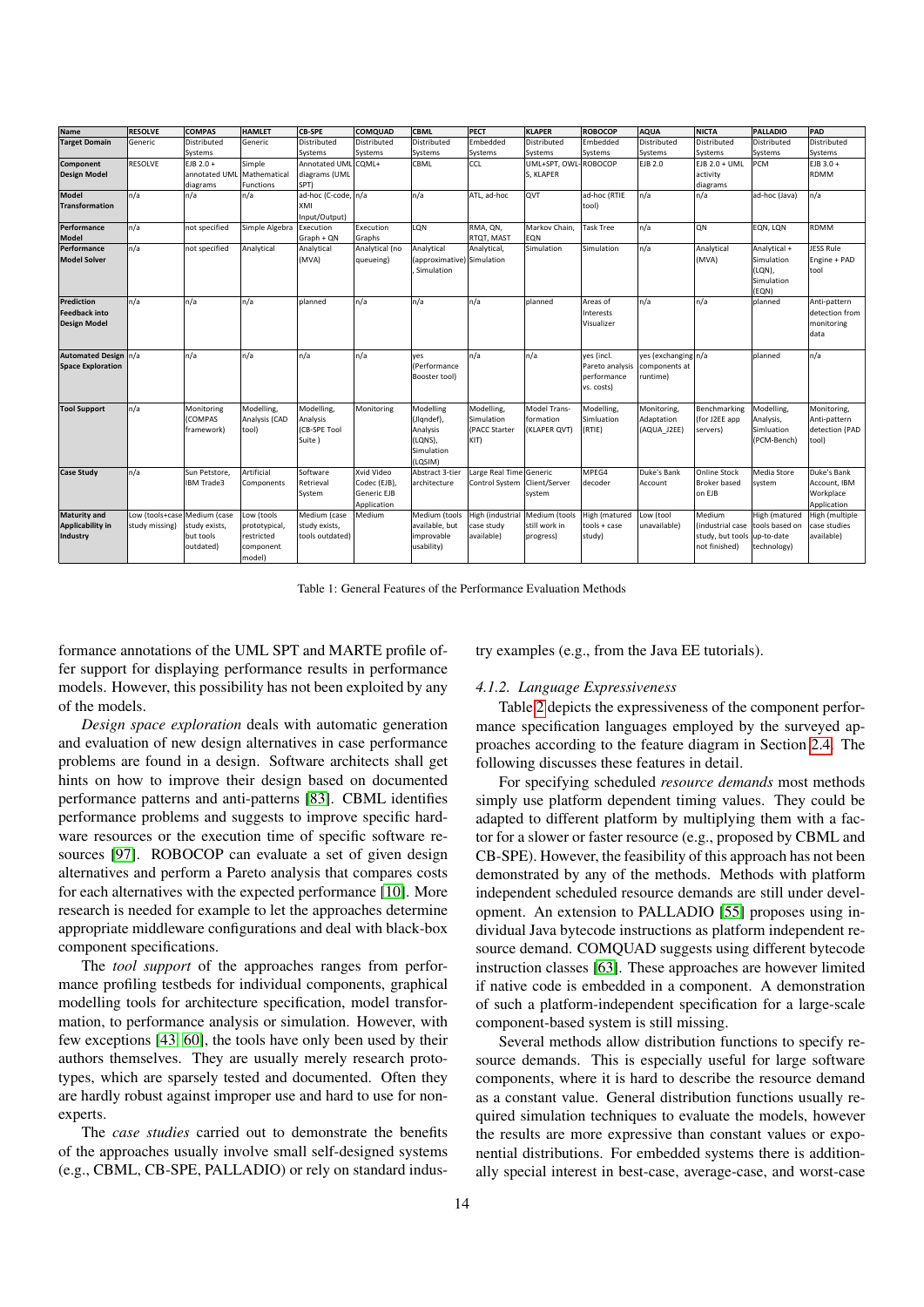| <b>Name</b>                        | <b>RESOLVE</b> | <b>COMPAS</b>                            | <b>HAMLET</b>                            | <b>CB-SPE</b>                               | COMQUAD                           | <b>CBML</b>                             | <b>PECT</b>                                            | <b>KLAPER</b>                           | <b>ROBOCOP</b>                           | AQUA          | <b>NICTA</b>                           | <b>PALLADIO</b>                                          | PAD                               |
|------------------------------------|----------------|------------------------------------------|------------------------------------------|---------------------------------------------|-----------------------------------|-----------------------------------------|--------------------------------------------------------|-----------------------------------------|------------------------------------------|---------------|----------------------------------------|----------------------------------------------------------|-----------------------------------|
| <b>Scheduled Resource</b>          | Extended       | Timing Value,                            | Timing Value,                            | Timing Value,                               | CPU demand in                     | Timing Value,                           | Timing Value,                                          | <b>Timing Values,</b>                   | Timing Values,                           | Timing Value, | Timing Values,                         | <b>Timing Values,</b>                                    | Timing Values,                    |
| Demands                            | Landau         | Constant                                 | Constant                                 | Constant                                    | bytecode instr.                   | Distribution                            | Distribution                                           | Constant                                | Constant                                 | Constant      | Constant                               | Distribution                                             | Constant                          |
|                                    | Notation       |                                          |                                          |                                             | distributions                     | <b>Functions</b>                        | Function                                               |                                         |                                          |               |                                        | <b>Functions</b>                                         |                                   |
| <b>Limited Resource</b><br>Demands | n/a            | n/a                                      | n/a                                      | n/a (only<br>specification,<br>no analysis) | n/a                               | Semaphores                              | Semaphores                                             | Semaphores                              | Memory                                   | In/a          | n/a                                    | Semaphores                                               | Memory, Pools                     |
| <b>Required Service Calls</b>      | ln/a           | Synch                                    | Synch                                    | Synch, Asynch,<br>(specified by<br>SAI      | Sync, Asynch                      | Synch, Asynch                           | Synch, Asynch                                          | Synch, Asynch                           | Synch, Asynch                            | Synch         | Synch                                  | Synch                                                    | Synch                             |
| Behaviour                          | n/a            | n/a (Control<br>flow specified<br>by SA) | n/a (Control<br>flow specified<br>by SA) | n/a (Control<br>flow specified<br>by SA)    | Sequence,<br>Alternative.<br>Loop | Sequence,<br>Alternative,<br>Loop, Fork | Sequence,<br>Alternative.<br>Loop, Fork                | Sequence,<br>Alternative,<br>Loop, Fork | Sequence, Loop unknown                   |               | Sequence,<br>Alternative,<br>Loop      | Sequence,<br>Alternative,<br>Loop, Fork                  | Sequence,<br>Alternative,<br>Loop |
| Parametric<br>Dependencies         | Res. Demand    | n/a                                      | Loop,<br>Alternative,<br>Res. Demand     | n/a (not for<br>service<br>parameters)      | Res. Demand                       | n/a (not for<br>service<br>parameters)  | n/a                                                    | informal                                | Loop, Res.<br>Demand, Req.<br>Serv. Call | unknown       | n/a (not for<br>service<br>parameters) | Loop,<br>Alternative,<br>Res. Demand.<br>Req. Serv. Call | n/a                               |
| <b>Internal State</b>              | n/a            | n/a                                      | yes (treated as<br>additional<br>input)  | n/a                                         | yes (Petri-nets)                  | n/a                                     | yes (using<br>statecharts,<br>perf. impact<br>unknown) | n/a                                     | n/a (Comp.<br>Parameter)                 | unknown       | n/a                                    | n/a (Comp.<br>Parameter)                                 | n/a                               |

<span id="page-14-1"></span>Table 2: Component Performance Model Expressiveness Comparison

performance metrics. For individual components these values can be determined using methods and tools surveyed in [\[90\]](#page-21-20).

*Limited resource demands* (e.g., for acquiring/releasing semaphores or thread pool instances) are often critical for the performance of component-based systems. Several methods allow modelling the acquisition and release of semaphores. Chen et al. [\[15\]](#page-19-22) specifically deal with determining appropriate thread pool sizes for EJB application servers. Only a few approaches allow the analysis of memory consumption, which is an important performance metric if the system will be deployed on small embedded devices or if garbage collection may impact performance significantly.

Most of the methods support analysing synchronous as well as asynchronous *calls to required services*. Building performance models for component connectors, which might involve modelling network connections and protocols, is described in Section [3.2.2.](#page-11-0)

*Control flow* differs across the surveyed methods. RE-SOLVE does not model any control flow in the component performance specification and assumes components, which do not require other components. COMPAS, HAMLET, and CB-SPE force the software architect to model the control flow through the architecture and do not provide component internal behaviour specifications. This approach might be infeasible, if a software architect assembles black-box components, for which the control flow propagation is not known.

PECT and ROBOCOP model control flow on a detailed level, however ROBOCOP allows no alternatives or forks. PALLADIO proposes to include only control into the component performance specification if required services are involved. The control flow between two subsequent required service calls is abstracted, and a single resource demand models the behaviour between the calls. This grey-box view can be extracted from black-box components via measurements. In general, different abstraction levels for component behaviour are required for different systems. For small components in embedded systems it might be appropriate to express the behaviour of every statement with a single resource demand, while large

components in distributed systems may require abstractions to keep the model analysable.

*Parameter dependencies* can be attached to behavioural nodes (e.g., loop counts, branch conditions), to required service calls (e.g., the input parameter for such calls), or on resource demands (e.g., CPU demand depending on input parameter value). ROBOCOP and PALLADIO allow parameter dependencies for behaviour, required service calls, and resource demands (cf. [\[11,](#page-19-29) [54\]](#page-20-38)). ROBOPCOP uses constants to specify parameter values, whereas PALLADIO additionally supports random variables to specify parameter values for large user groups. Some methods (e.g., CB-SPE, CBML, NICTA) include parameter dependencies in their specification, which are not directly linked to parameters declared in component interfaces. CBML for example allows to change the capacity of limited resources and the number of replications of a component using variables.

Only a few methods deal with modelling the *internal state* of a component at runtime, although state can cause sever changes to a component's performance. COMQUAD suggests using Petri nets to model internal state, whereas PECT uses UML state charts. HAMLET suggests a restricted model, where the internal state of a component consists of a single floating point value. More research is needed to adequately model the internal state for performance prediction.

### *4.2. Critical Reflection*

The following section provides a critical view on the surveyed approaches (also see Tab. [3\)](#page-15-0).

### <span id="page-14-0"></span>*4.2.1. Prediction Approaches based on UML*

Early approaches in this group ([\[47,](#page-20-15) [30\]](#page-19-5)) relied on proprietary UML extensions, while all later approaches use the UML SPT profile for model annotation introduced in 2002. Future approaches in this group will likely make use of UML MARTE profile from 2008, which succeeds the SPT profile. There are many more UML performance prediction approaches [\[1\]](#page-19-2), which target object-oriented or monolithic systems instead of component-based systems. Thus, these approaches are out of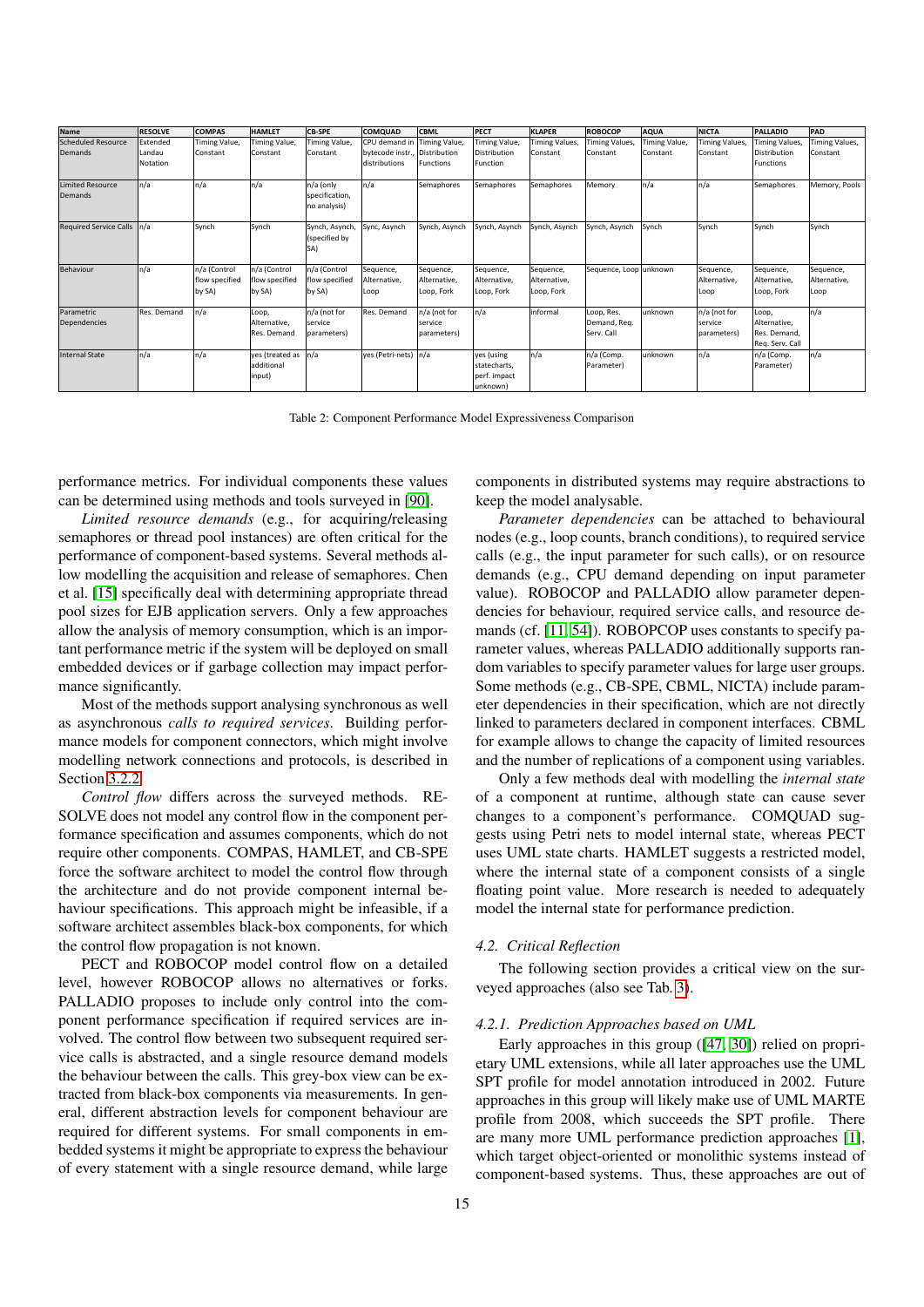|                                                                          | <b>Benefits</b>                                          | <b>Drawbacks</b>                                                              |
|--------------------------------------------------------------------------|----------------------------------------------------------|-------------------------------------------------------------------------------|
| <b>Prediction Methods</b><br>based on UML                                | - based on standards<br>- developer friendly<br>notation | -bad tool support<br>-conversion of existing<br>models needed                 |
| <b>Prediction Methods with</b><br>proprietary Meta Model                 | - good tool support<br>- sound component<br>notions      | -proprietary notations                                                        |
| <b>Prediction Methods</b><br>focussing on Middleware - close to existing | - accurate predictions<br>systems                        | - test system required<br>for measurements<br>- tool support still<br>limited |
| <b>Formal Specification</b><br><b>Methods</b>                            | - sound component<br>notions                             | - limited analysis and<br>prediction frameworks                               |
| <b>Measurement Methods</b><br>for System<br>Implementations              | - accurate performance<br>analysis<br>- easy to apply    | - not applicable during<br>design                                             |

<span id="page-15-0"></span>Table 3: Evaluation of the Methods

scope for this paper. While it is possible to describe and analyse component-based systems with these approaches, it would require special mechanisms and high developer discipline to create reusable (i.e., parametrised) models independently by component developer and software architects.

The main *benefit* of UML-based approaches is their compliance to OMG standards, which could enable using any existing UML CASE tools to specify the models. Bridging the semantic gap between design models familiar to developers and performance models with sometimes complicated mathematical solution techniques, is highly beneficial to make performance analysis more practitioner friendly. Hiding the complexity of the performance models by using model transformations and results feedback could increase the acceptance of performance analysis techniques in regular software development processes. Furthermore, UML-based approaches enable developers to reuse existing UML models, thereby lowering the effort for performance analysis.

However, several *drawbacks* have limited UML-based approaches for performance evaluation of component-based systems. The concept of reusable software component has only subsequently been introduced into UML 2.0 and is still subject to discussion. It is hardly possible for component developers and software architects to work independently of each other using UML.

Existing UML performance profiles do not include special concepts to parametrise component performance specifications for different usage profiles or resource environments. While the SPT profile allows variable specifications in performance annotations, these usually refer to global variables in the model defined in a configuration file. Their link to input or output parameters of a component interface would only be implicit, which hinders different component developers and software architects to communicate with each other. The UML SPT profile allows parametrisation to different execution environments by specifying processing rates of individual hardware nodes. Such a model does not account for aspects of the middleware underlying a component-based system.

The tool support for the existing methods in this group is still weak, as there are at most sparsely tested research prototypes. A reason for this might be the difficulty to implement model transformations with UML as the source model, because of the ambiguities of this semi-formal language. A second factor are the missing transformation frameworks, as the QVT standard [\[71\]](#page-20-35) for UML model transformation has only been adopted recently.

So far there is low interest from industry in these methods. There are hardly any industrial case studies reported. Many companies use UML only as a documentation tool. It would require a major effort to adjust existing models so that they have the necessary formality to be processed by model transformation tools. The complexity of the latest UML versions (more than 1200 pages) and the UML performance profiles (more than 400 pages for the UML MARTE profile) induces a steep learning curve on the specification language demotivating regular developers.

### *4.2.2. Prediction Methods based on proprietary Meta-Models*

The methods in this category are based on their own metamodels and do not rely on the UML. A recent trend is the use of the Eclipse Modeling Framework to implement such meta models. With the corresponding Graphical Editing Framework (GEF) and the Graphical Modeling Framework (GMF), it is possible to semi-automatically generate graphical editors for these meta-models. This allows researchers to quickly build modelling tools to assess their models and connect performance solvers.

The *benefit* of these approaches is thus the often good tool support with graphical editors, model transformations to known performance models, numerical analysis tools, and simulators. Proprietary meta-models allow researchers to create new abstractions of component-based systems, which might capture the performance-critical properties more accurately than a UML model. These models usually use a more strict component concept than the UML, where a software component is an extended form of a class. The semantics of the models are often more formally defined than for UML. Because of their special purpose character, such modelling languages are at the same time more restricted than the UML and might be easier to learn for developers. Languages such as ROBOCOP or PAL-LADIO additionally feature a role concept, which provides specific models for component developers and software architects and therefore enables these roles to work independently.

As a *drawback*, these methods are not standard-conforming, which results in several challenges. Developers first have to learn a new language and then re-formulate existing UML models in the proprietary language, which might not be straightforward, because of different abstraction levels. Existing commercial CASE tools cannot be reused for modelling, because they only support specific UML versions.

#### *4.2.3. Prediction Methods with Focus on Middleware*

The *benefit* of these methods is their high prediction accuracy and their easy applicability in industry. These methods provide a good mixture of modelling techniques for component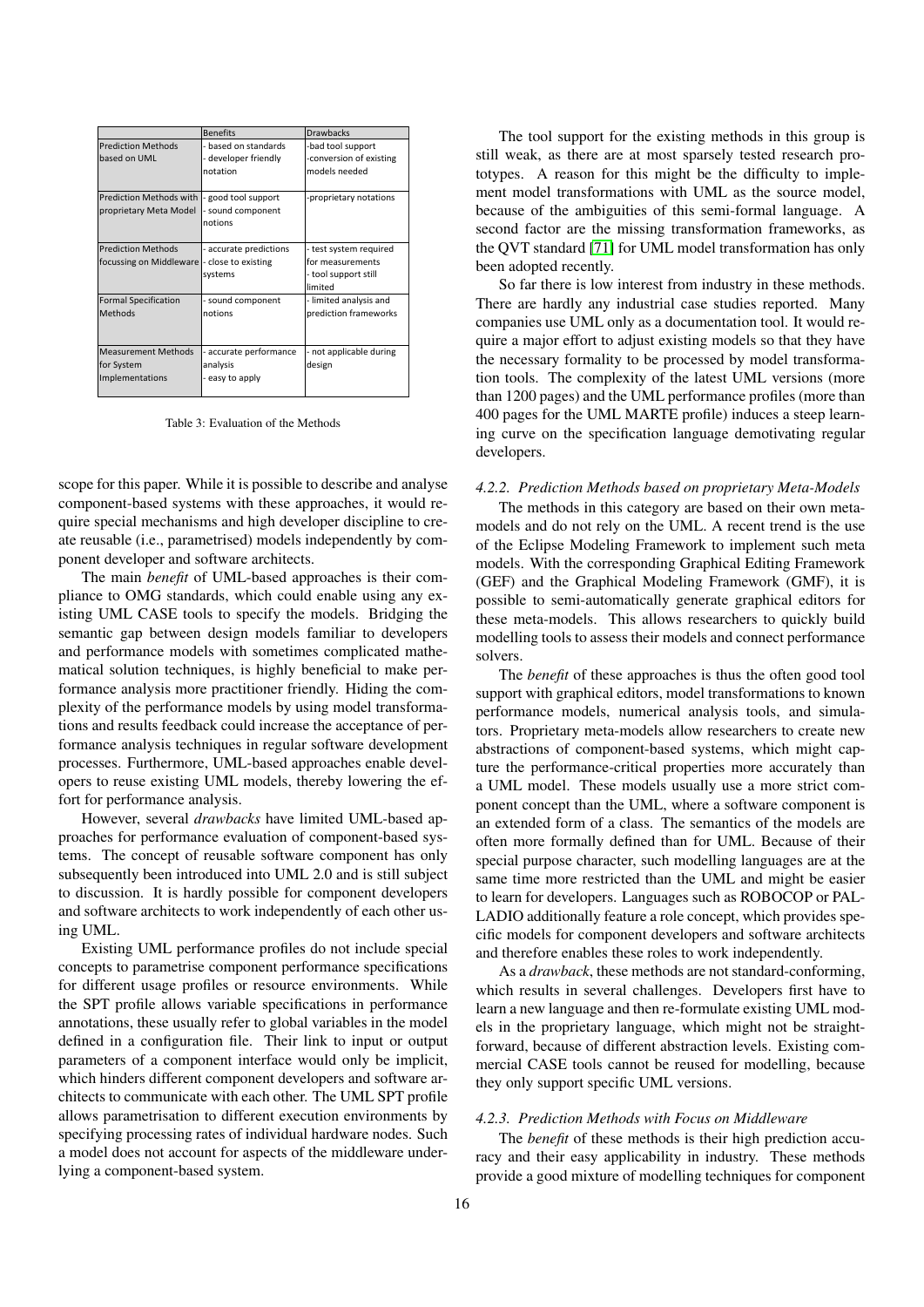business logic and measurement techniques for component infrastructure (e.g., middleware, operating system). For systems where component middleware has a high influence on the overall performance, these methods are best suited. Because of their focus to a specific middleware implementation, these methods can be quickly applied by practitioners.

Unfortunately, these methods require set-up, running, and benchmarking a specific middleware environment, which can be costly. Their portability is often limited as they are usually restricted for a very specific middleware version. They are often outdated if a new version of a middleware appears. The component specification language of such approaches is usually simple, as the middleware is assumed to be the determining factor for performance. Therefore, these methods might be difficult to apply on component-based systems with a complex business logic. As another drawback, there is still limited tool support for these methods, so that developers are forced to create their own middleware benchmark test applications.

#### *4.2.4. Formal Specification Methods*

These methods are theoretically sound and do not aim at the latest component technologies from industry. They focus on accurate component specification languages with appropriate abstraction levels. They offer a good comprehension of component and composition concepts. However, these methods still have weak tool support, as there are hardly any model transformations and performance solvers implemented based on them. A validation of the introduced concepts based on the analysis of real, large-scale systems is missing. Industry applicability is a long term goal for these methods.

#### <span id="page-16-0"></span>*4.2.5. Measurement Methods for System Implementations*

These methods offer special measurement and analysis facilities for a completely implemented and running componentbased system. They provide more functionality than available middleware profilers (e.g., [\[23\]](#page-19-30)) and often help to understand the influences on performance in a given system better than pure measurement tools.

As a *benefit*, these methods can offer accurate measurement results for a running system. These methods assist developers in finding performance bottlenecks in a given system or to identify implemented performance anti-pattern. They are useful for capacity planning and re-design of legacy systems.

As a *drawback*, these methods are only applicable after system implementation and not during system design. They are complimentary to the prediction methods and should be applied to validate model-based predictions. Furthermore, these methods are usually tied to a specific middleware version and are not portable to other middleware. The models produced by these methods often only have a low degree of parametrisation (e.g., for different usage profiles). Thus, predictions based on these models are less flexible (e.g., the required services cannot be changed). Some of the methods (e.g., PAD) construct restricted prediction model, which do not derive quantitative performance metrics, such as overall response times or throughputs.

### 5. Future Directions

This survey has revealed many open issues and recommendations for future work in performance evaluation of component-based software systems:

Model Expressiveness: As shown by the survey and discussed in the former section, a common performance modelling language for component-based systems has not been achieved yet. Component performance can be modelled on different abstraction levels. The question is which detail to include into the performance models because of its impact on timing and which detail to abstract because of its limited impact. Too much detail might make the models intractable for numerical analysis models as well as for simulations.

The goal is to create an abstraction of a software component, which allows accurate performance prediction results. However, in some scenarios a specific parameter might have a large performance impact, while in other scenarios it is negligible. Thus, a common abstract performance model might not be possible. Instead, for large software components it could be beneficial to have multiple performance models from which software architects can then select depending on the kind of scenario they want to analyse.

As for the features of a performance modelling languages described in Section [2.4](#page-2-1) most existing methods do not support modelling internal state and parameter dependencies well. More research and experiments into this direction are necessary. To make the performance model of the middleware more accurate, different model completions (i.e., model extensions for specific aspects) [\[95\]](#page-21-17) should be designed (examples in [\[88,](#page-21-16) [4,](#page-19-19) [39\]](#page-20-24)).

Runtime and Dynamic Architectures: The surveyed methods support modelling the runtime life-cycle stage of software components only in a limited way. They include the workload and the usage profile of the component-based system at runtime. However, nowadays distributed or grid-based systems may involve dynamic reconfiguration of the architecture at runtime [\[26\]](#page-19-31). There are only initial approaches supporting performance prediction for dynamic architectures (e.g., KLAPER [\[33\]](#page-19-32)).

Furthermore, online performance monitoring at runtime can be combined with modelling techniques to react on changing usage profiles and deployment environments. In this direction, prediction techniques could help to identify the boundaries of such changes, so that a component-based system can still work according to certain service level agreements. Another interesting direction is performance negotiation between different components at runtime, which has been proposed by Menasce et al. [\[62\]](#page-20-34).

Domain-Specific Approaches: While some of the surveyed approaches are tailored for a specific target system domain (i.e., embedded or distributed systems) or for a specific technical domain (e.g., EJB systems), other domain-specific methods and models could improve performance evaluation of component-based systems. For certain business domains (e.g., accounting systems, retail systems, etc.), patterns for the software components could be identified so that special domain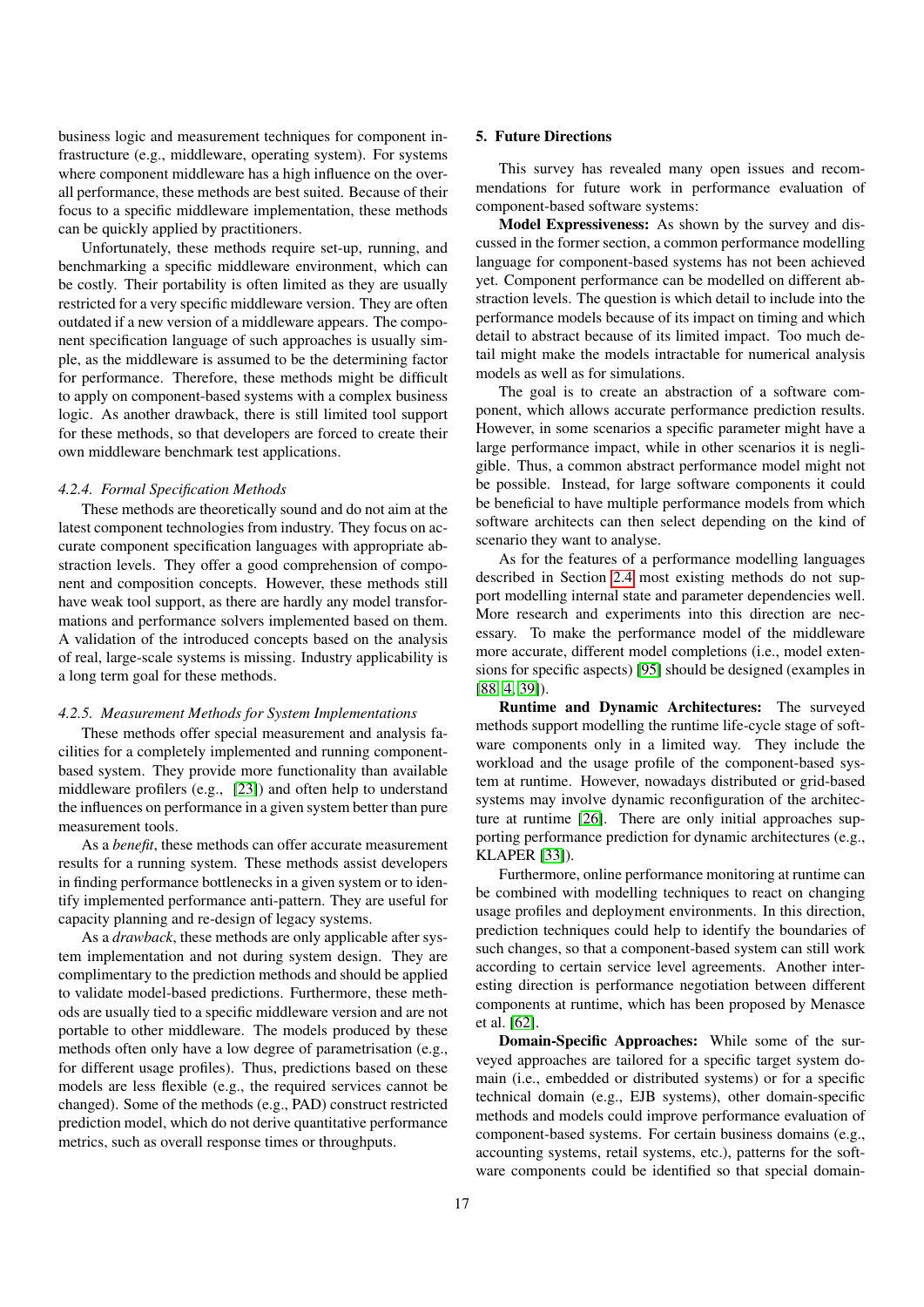specific modelling languages and prediction methods can be designed. This would potentially enable rapid creation of prediction models and therefore reduce the costs for a model-driven performance analysis.

Support for Service-oriented Systems: The concepts developed for performance evaluation of component-based systems can potentially be applied also for service-oriented systems, which often rely on similar technologies. In fact, many service-oriented systems are built from deployed software components. Service providers procure the resource environment for the components, therefore performance predictions do not need to parametrise over the resource environment as it cannot easily be altered by the software architect.

Performance prediction methods for component-based systems could be helpful in establishing service level agreements. Due to the distributed nature of services, performance modelling must put special emphasis on the performance of network protocols, such as SOAP or REST. Future service-oriented systems (e.g., cloud computing applications) may be hosted in large data centers introducing a high degree of scalability, but also a high complexity for performance models and predictions. New abstractions levels beyond component-based performance modelling need to be created to deal with such systems.

Expressive Feedback: Both performance measurement and prediction methods should give the software architect detailed feedback on the expected performance of a system and how to improve it. Most of the current approaches simply provide measured or predicted performance metrics, such as response times, throughput, and resource utilisation. They require the software architect to manually draw conclusions from these metrics. This is especially difficult if the performance metrics stem from a performance model (e.g., a QN or Petri net) and cannot be directly linked to components and connectors in the design model.

Some initial approaches for giving software architects more sophisticated feedback from the performance prediction have been reported [\[18,](#page-19-33) [97\]](#page-21-19). In the future, these approaches should account for the characteristics of component-based systems, where for example the internals of third-party components cannot be changed. Prediction methods should assist software architects in finding performance anti-patterns [\[83,](#page-21-7) [74\]](#page-20-32) and implementing performance patterns. Trade-off analysis methods also with other QoS-attributes (e.g., reliability, availability, security, etc.) are required.

Feedback from performance prediction methods could also be systematically collected into a performance knowledge basis [\[94\]](#page-21-4). This could allow identifying new performance antipatterns and help to create a set of common performance solutions for reoccurring performance problems.

Hybrid Solution Techniques: Hybrid performance solvers combine numerical analysis methods with simulation approaches. None of the surveyed methods makes use of a hybrid performance solution techniques, although multiple methods offer analytical as well as simulation solvers. Hybrid methods could be a solution for the state-space explosion of large performance models and allow efficient and accurate performance analyses. How to exploit such techniques in a component-based

setting is still unknown. It could be possible to segment a large model into smaller parts and solve individual parts using analytical techniques and using the results to create a simulation model or vice versa. Verdickt et al. [\[87\]](#page-21-21) integrate a network simulator into an analytical performance solver for LQNs. Such techniques could improve the accuracy of predictions for network intensive component-based systems.

Reverse Engineering: While there are sophisticated metamodels and performance prediction techniques available, in industry a crucial issue for performance analysis is often how to build a performance model for a legacy system. With the strict time-constraints in industry, an automated solution based on static code analysis or profiling is desirable. In a componentbased setting, a software architect could be interested in the performance of a legacy or third party component. Some methods for component performance measurement have been surveyed in Section [3.2.1,](#page-10-0) but still need more research to be usable in industry.

For a test-bed for component implementations there are three major challenges: (i) support for parametrising over different usage profiles, (ii) support for parametrising over required services, and (iii) support for parametrising over different platforms.

For the first challenge, it is impossible for non-trivial software component to profile them for their whole input domain. Therefore, suitable abstractions for the input domain based on equivalence classes need to be found [\[37,](#page-20-39) [63\]](#page-20-21).

For the second challenge, it is necessary to generate stubs for the required services of a component, so that it can be tested independent from other components. However the return values from required services also belong to the input domain of the component. Therefore, as in (i) it is necessary to vary the return values created by the generated stubs to cover the whole input domain.

For the third challenge, it is necessary to find a suitable platform-independent performance metric. For Java-based systems, counting the number of bytecode instructions of a component implementation has been proposed [\[65,](#page-20-20) [55\]](#page-20-23). As an example, Binder et al. [\[9\]](#page-19-34) have implemented a profiler for Java applications, which counts the number of bytecode instructions computed and the number of objects allocated. For embedded system components running on small devices without a complicated middleware and operating system, it might be possible to count the required CPU cycles [\[11\]](#page-19-29). More experience and case studies involving industrial systems are needed in this direction.

The use of Kalman filters [\[101\]](#page-21-22) to estimate model parameters not directly measurable from black-box component implementations could be an interesting direction for future research.

Model Libraries: As software components, parametrised component performance specifications shall be reused by multiple software architects, so that the extra effort for creating a parametrised model pays off. Software architects shall use model repositories or model libraries to retrieve existing performance models to be included into their models as completions [\[95\]](#page-21-17) and to store new performance models [\[94,](#page-21-4) [18\]](#page-19-33).

Such repositories could also used to systematically store measurement results so that performance degradation could be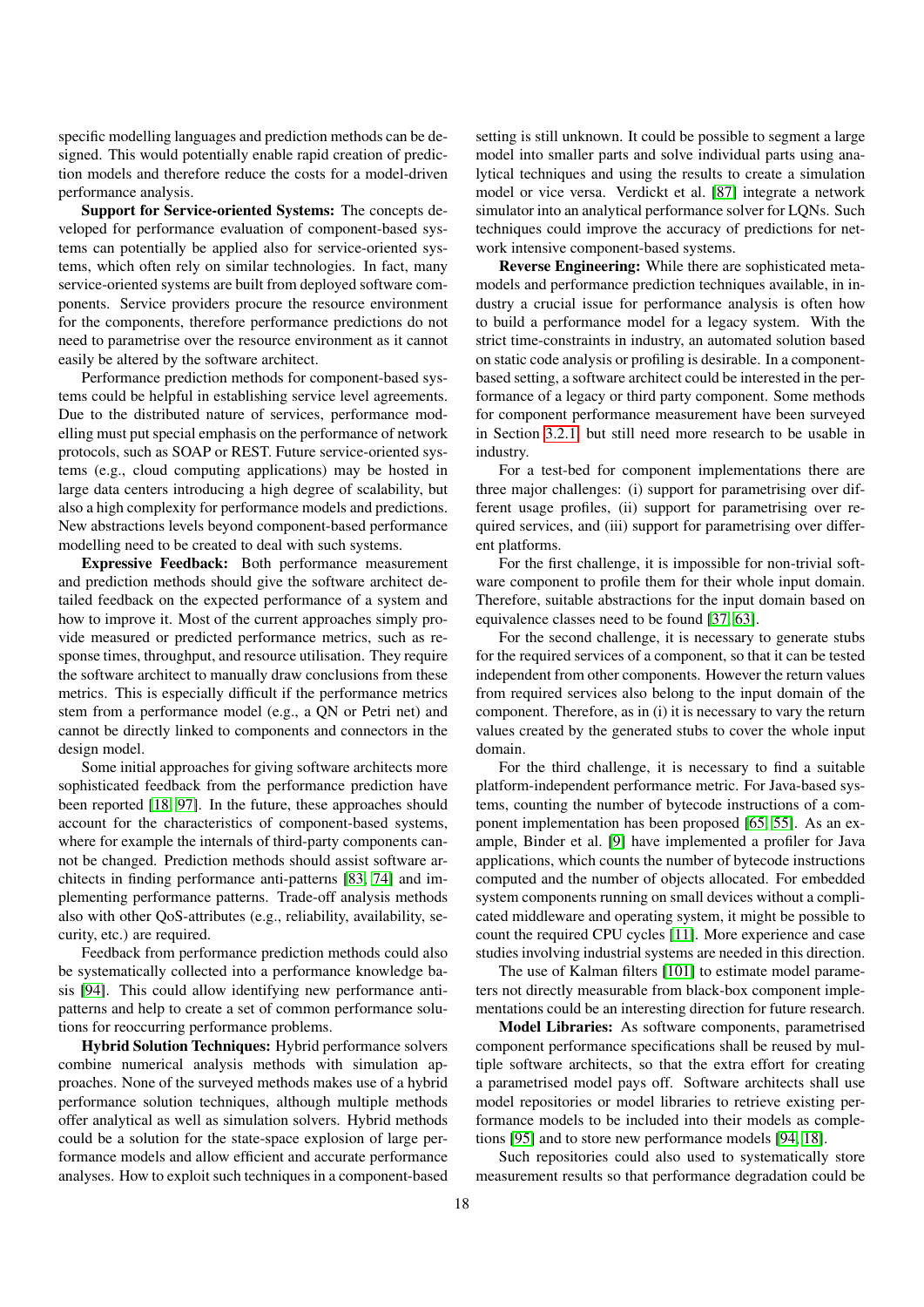reported or that initial models are later refined with more accurate measurements. These measurements could also be benchmarking results for certain middleware products, such application servers. Although Internet-based component marketplaces have not succeeded so far, company-internal component repositories enhanced with reusable performance models could allow rapid performance predictions for software product lines.

Empirical Studies: While a high automation degree is desired, most performance evaluation methods require manual input by component developers and software architects. This includes estimating specific performance properties, building models using graphical editing tools, performing statistical analyses to get parametrised performance models, and interpreting the results of performance solvers. It is still unknown what degree and what quality of human input is necessary to achieve accurate performance evaluations.

Empirical studies are useful to analyse the human aspects of performance evaluation methods. This includes comprehension of the proposed models and usage of the accompanying tools. Experiments with multiple students can analyse whether the necessary inputs can be provided by average developers and whether the tools produce results suitable for non-experts. While initial studies have been performed [\[60\]](#page-20-37), replication and analysis of other aspects is desirable.

Empirical studies involving cost-benefit analysis are still missing. It is still unclear how much costs early design time performance predictions save compared to late development cycle performance fixing. Such studies require to execute the same project twice with both approaches, which is very expensive.

Empirical studies are hard to design, require major effort to conduct, and the results are often debatable [\[92\]](#page-21-23). However, such studies have the important side effect that they require the performance modelling and prediction tools to be used by third parties. Thus, it is possible to reveal deficits of existing research prototype tools and make the existing approaches more mature and robust so that they become easier applicable in industrial settings.

Increase Technology Transfer: Most of the presented methods have not reached a level of industrial maturity. They have often been tested on small example systems many times designed by the authors themselves. Some approaches use example implementations of middleware vendors, such as Duke's Bank Account from Sun to validate their approaches. However, there are hardly attempts to build reusable component performance models for these systems.

The Common Component Modelling Example (Co-CoME) [\[76\]](#page-20-40) is an effort by several research groups to design a standard system for evaluation. A Java-based implementation of the system is available so that model-based performance prediction from the design can be compared with actual measurements. Nevertheless, the system is a research prototype.

Hissam et al. [\[43\]](#page-20-19) reported on a large-scale case study, where the authors applied the PECT method on an embedded system with more than one million lines of code. Other methods should also be applied on larger industrial system to check their scalability and validate the chosen abstraction levels. Report of such case studies would help practitioners to use the methods,

thereby avoiding performance firefighting [\[81\]](#page-21-24).

Teaching the performance predictions methods to practitioners is another important factor for increasing the technology transfer from academia to industry. Matured methods should not only report on real-life case studies, but also be accompanied with consistent and up-to-date documentation and teaching guides. Many methods are merely documented through research papers or PhD thesis and lack extensive tool documentation.

Performability There are many extra-functional properties besides performance, such as reliability, availability, security, safety, maintainability, usability etc. For component-based systems for example researchers have proposed many reliability prediction approaches [\[29\]](#page-19-35). It is desirable to combine the evaluation methods for other extra-functional properties with performance evaluation methods as some of these properties also depend on execution times (e.g., energy consumption). Different methods could benefit from each other, as they may propose behavioural abstraction levels suitable for multiple extrafunctional properties.

### 6. Conclusions

We have surveyed the state-of-the-art in research of performance evaluation methods for component-based software systems. The survey classified the approaches according to the expressiveness of their performance modelling language and critically evaluated the benefits and drawbacks.

The area of performance evaluations for component-based software engineering has significantly matured over the last decade. Several issues have been understood as good engineering practise and should influence the creation of new approaches. A mixed approach, where individual components as well as the deployment platform are measured and the application architecture and the usage profile are modelled, is advantageous to deal with the complexity of the deployment platform while at the same time enabling early life-cycle performance predictions. The necessary parametrised performance modelling language for software components has become more clear. Including benchmarking results for component connectors and middleware features into application models using model completions exploits the benefits of model-driven development for performance evaluation.

Our survey benefits both researchers and practitioners. Researchers can orient themselves with the proposed classification scheme and assess new approaches in the future. The listed future directions for research help identifying areas with open issues. Practitioners gain an overview of the performance evaluation methods proposed in research. They can select methods according to their specific situation and thus increase the technology transfer from research to practise.

A generic approach applicable on all kinds of componentbased systems may not be achievable. Instead, domain-specific approaches could decrease the effort for creating performance models.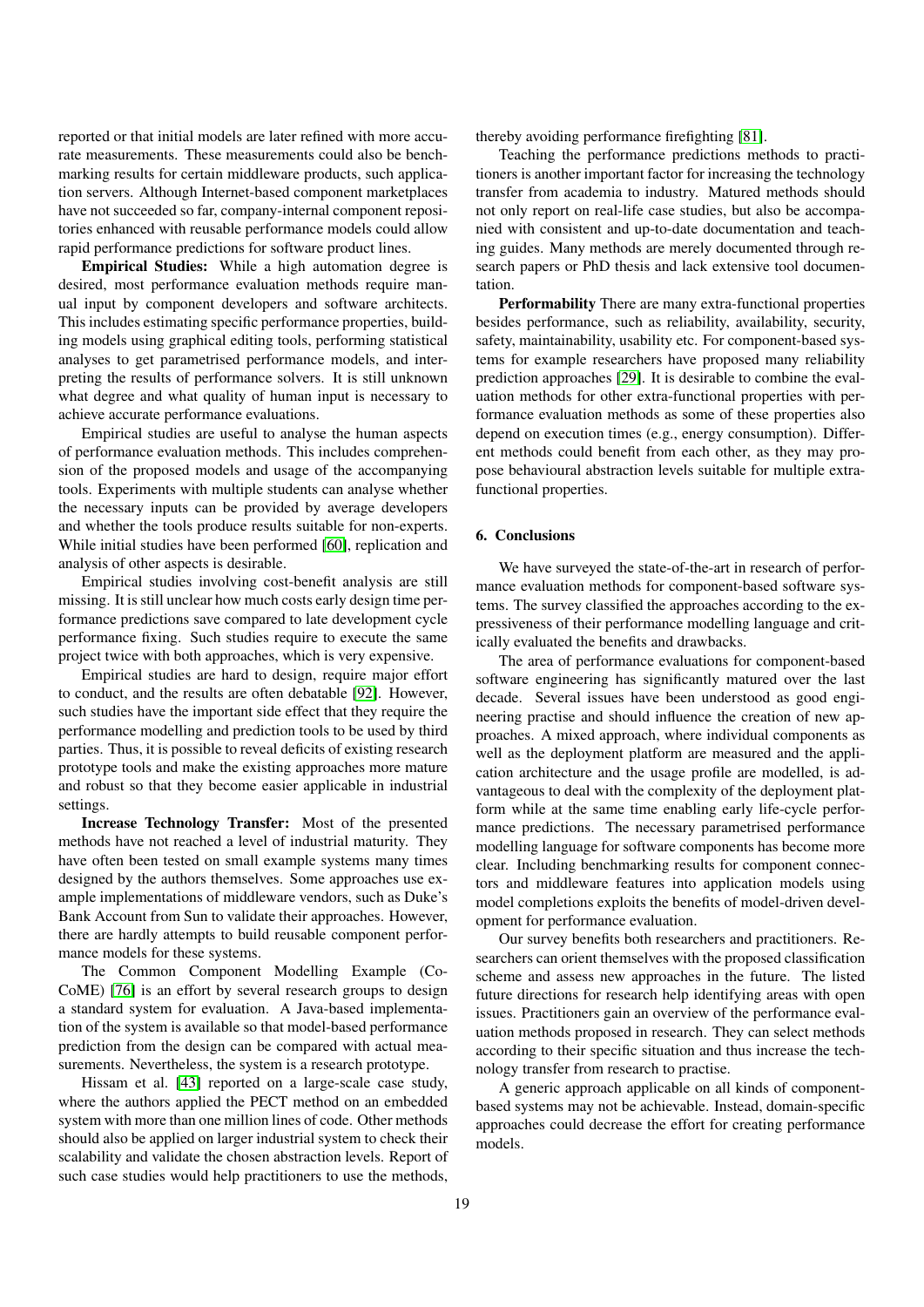Acknowledgements: The author would like to thank the members of the SDQ research group at the University of Karlsruhe, especially Anne Martens, Klaus Krogmann, Michael Kuperberg, Steffen Becker, Jens Happe, and Ralf Reussner for their valuable review comments. This work is supported by the EUproject Q-ImPrESS (grant FP7-215013).

### References

- <span id="page-19-2"></span>[1] Simonetta Balsamo, Antinisca DiMarco, Paola Inverardi, and Marta Simeoni. Model-based performance prediction in software development: A survey. *IEEE Trans. Softw. Eng.*, 30(5):295–310, May 2004.
- <span id="page-19-11"></span>[2] Simonetta Balsamo, Moreno Marzolla, and Raffaela Mirandola. Efficient performance models in component-based software engineering. In *EUROMICRO '06: Proceedings of the 32nd EUROMICRO Conference on Software Engineering and Advanced Applications*, pages 64–71, Washington, DC, USA, 2006. IEEE Computer Society.
- <span id="page-19-0"></span>[3] F. Bause and F. Kritzinger. *Stochastic Petri Nets - An Introduction to the Theory*. Vieweg Verlag, 2nd edition, 2002.
- <span id="page-19-19"></span>[4] Steffen Becker. *Coupled Model Transformations for QoS Enabled Component-Based Software Design*. PhD thesis, University of Oldenburg, Germany, January 2008.
- <span id="page-19-3"></span>[5] Steffen Becker, Lars Grunske, Raffaela Mirandola, and Sven Overhage. Performance Prediction of Component-Based Systems: A Survey from an Engineering Perspective. In Ralf Reussner, Judith Stafford, and Clemens Szyperski, editors, *Architecting Systems with Trustworthy Components*, volume 3938 of *LNCS*, pages 169–192. Springer, 2006.
- <span id="page-19-18"></span>[6] Steffen Becker, Heiko Koziolek, and Ralf Reussner. Model-based performance prediction with the palladio component model. In *Proc. 6th Int. Workshop on Software and Performance (WOSP'07)*, pages 54–65, New York, NY, USA, 2007. ACM.
- <span id="page-19-8"></span>[7] Steffen Becker and Ralf Reussner. The Impact of Software Component Adaptation on Quality of Service Properties. *L'objet*, 12(1):105–125, 2006.
- <span id="page-19-10"></span>[8] Antonia Bertolino and Raffaela Mirandola. Cb-spe tool: Putting component-based performance engineering into practice. In *Proc. 7th Int. Symposium on Component-based Software Engineering (CBSE'04)*, number 3054 in LNCS, pages 233–248. Springer, May 2004.
- <span id="page-19-34"></span>[9] Walter Binder, Jarle Hulaas, Philippe Moret, and Alex Villazon. Platform-independent profiling in a virtual execution environment. *Software Practice and Experience*, 39(1):47–79, January 2009.
- <span id="page-19-17"></span>[10] Egor Bondarev, Michel R. V. Chaudron, and Erwin A. de Kock. Exploring performance trade-offs of a JPEG decoder using the deepcompass framework. In *Proc. of the 6th International Workshop on Software and performance (WOSP '07)*, pages 153–163, New York, NY, USA, 2007.  $ACM$
- <span id="page-19-29"></span>[11] Egor Bondarev, Peter de With, Michel Chaudron, and Johan Musken. Modelling of Input-Parameter Dependency for Performance Predictions of Component-Based Embedded Systems. In *Proc. of the 31th EU-ROMICRO Conference (EUROMICRO'05)*, 2005.
- <span id="page-19-15"></span>[12] Egor Bondarev, Johan Muskens, Peter de With, Michel Chaudron, and Johan Lukkien. Predicting Real-Time Properties of Component Assemblies: A Scenario-Simulation Approach. In *Proc. 30th EUROMICRO Conf. (EUROMICRO'04)*, pages 40–47, Washington, DC, USA, 2004. IEEE Computer Society.
- <span id="page-19-20"></span>[13] Emmanuel Cecchet, Julie Marguerite, and Willy Zwaenepoel. Performance and scalability of ejb applications. In *Proc. 17th ACM SIGPLAN Conf. on Object-oriented programming, systems, languages, and applications (OOPSLA'02)*, pages 246–261, New York, NY, USA, 2002. ACM.
- <span id="page-19-9"></span>[14] J. Cheesman and J. Daniels. *UML Components: A Simple Process for Specifying Component-based Software Systems*. Addison-Wesley, 2001.
- <span id="page-19-22"></span>[15] Shiping Chen, Yan Liu, Ian Gorton, and Anna Liu. Performance prediction of component-based applications. *J. Syst. Softw.*, 74(1):35–43, 2005.
- <span id="page-19-6"></span>[16] Microsoft Corp. The COM homepage. [http://www.microsoft.](http://www.microsoft.com/com/) [com/com/](http://www.microsoft.com/com/). last retrieved 2008-01-13.
- <span id="page-19-1"></span>[17] Microsoft Corporation. *Improving .NET Application Performance and Scalability (Patterns & Practices)*. Microsoft Press, 2004.
- <span id="page-19-33"></span>[18] V. Cortellessa and L. Frittella. A framework for automated generation of architectural feedback from software performance analysis. In *Proc. 4th European Performance Engineering Workshop (EPEW'07)*, volume 4748 of *LNCS*, pages 171–185. Springer, September 2007.
- <span id="page-19-28"></span>[19] Vittorio Cortellessa. How far are we from the definition of a common software performance ontology? In *Proc. 5th International Workshop on Software and Performance (WOSP '05)*, pages 195–204, New York, NY, USA, 2005. ACM Press.
- <span id="page-19-21"></span>[20] Giovanni Denaro, Andrea Polini, and Wolfgang Emmerich. Early performance testing of distributed software applications. In *Proc. 4th Int. Workshop on Software and Performance (WOSP'04)*, pages 94–103, New York, NY, USA, 2004. ACM.
- <span id="page-19-25"></span>[21] Ada Diaconescu and John Murphy. Automating the performance management of component-based enterprise systems through the use of redundancy. In *Proc. 20th Int. Conf. on Automated Software Engineering (ASE'05)*, pages 44–53, New York, NY, USA, 2005. ACM.
- <span id="page-19-4"></span>[22] Antinisca DiMarco and Paola Inverardi. Compositional generation of software architecture performance qn models. In *Proc. 4th Working IEEE/IFIP Conference on Software Architecture (WISCA'04)*, pages 37– 46. IEEE, June 2004.
- <span id="page-19-30"></span>[23] ej technologies. JProfiler. <http://www.ej-technologies.com>, 2008. last retrieved 2009-01-07.
- <span id="page-19-7"></span>[24] Sun Microsystems Corp., The Enterprise Java Beans homepage. [http:](http://java.sun.com/products/ejb/) [//java.sun.com/products/ejb/](http://java.sun.com/products/ejb/), 2007. last retrieved 2008-01- 13.
- <span id="page-19-27"></span>[25] Evgeni Eskenazi, Alexandre Fioukov, and Dieter Hammer. Performance Prediction for Component Compositions. In *Proc. 7th International Symposium on Component-based Software Engineering (CBSE'04)*, volume 3054 of *LNCS*. Springer, 2004.
- <span id="page-19-31"></span>[26] Rich Friedrich and Jerome Rolia. Next generation data centers: trends and implications. In *WOSP '07: Proceedings of the 6th international workshop on Software and performance*, pages 1–2, New York, NY, USA, 2007. ACM.
- <span id="page-19-12"></span>[27] Steffen Göbel, Christoph Pohl, Simone Rö;ttger, and Steffen Zschaler. The comquad component model: enabling dynamic selection of implementations by weaving non-functional aspects. In *AOSD '04: Proceedings of the 3rd international conference on Aspect-oriented software development*, pages 74–82, New York, NY, USA, 2004. ACM Press.
- <span id="page-19-16"></span>[28] Jean Gelissen. Robocop: Robust open component based software architecture. [http://www.hitech-projects.com/euprojects/](http://www.hitech-projects.com/euprojects/robocop/deliverables.htm) [robocop/deliverables.htm](http://www.hitech-projects.com/euprojects/robocop/deliverables.htm). last retrieved 2008-01-13.
- <span id="page-19-35"></span>[29] Swapna S. Gokhale. Architecture-based software reliability analysis: Overview and limitations. *IEEE Trans. on Dependable and Secure Computing*, 4(1):32–40, January-March 2007.
- <span id="page-19-5"></span>[30] Hassan Gomaa and Daniel A. Menasce. Performance engineering of component-based distributed software systems. In *Performance Engineering, State of the Art and Current Trends*, pages 40–55, London, UK, 2001. Springer-Verlag.
- <span id="page-19-26"></span>[31] V. Grassi, R. Mirandola, and A. Sabetta. A Model Transformation Approach for the Early Performance and Reliability Analysis of Component-Based Systems. In *Proc. 9th Int. Symposium on Component-Based Software Engineering (CBSE'06)*, volume 4063 of *LNCS*, pages 270–284. Springer, June 2006.
- <span id="page-19-13"></span>[32] Vincenzo Grassi, Raffaela Mirandola, and Antonino Sabetta. From design to analysis models: a kernel language for performance and reliability analysis of component-based systems. In *Proc. 5th International Workshop on Software and Performance (WOSP '05)*, pages 25–36, New York, NY, USA, 2005. ACM Press.
- <span id="page-19-32"></span>[33] Vincenzo Grassi, Raffaela Mirandola, and Antonino Sabetta, A Model-Driven Approach to Performability Analysis of Dynamically Reconfigurable Component-Based Systems. In *Proc. 6th Workshop on Software and Performance (WOSP'07)*, February 2007.
- <span id="page-19-14"></span>[34] Vincenzo Grassi, Raffaela Mirandola, and Antonino Sabetta. Filling the gap between design and performance/reliability models of componentbased systems: A model-driven approach. *Journal on Systems and Software*, 80(4):528–558, 2007.
- <span id="page-19-24"></span>[35] Dick Hamlet. Software component composition: subdomain-based testing-theory foundation. *Journal on Software Testing, Verification and Reliability*, 17:243–269, 2007.
- <span id="page-19-23"></span>[36] Dick Hamlet. Tools and Experiments Supporting a Testing-based Theory of Component Composition. *ACM Trans. on Softw. Eng. Methodol-*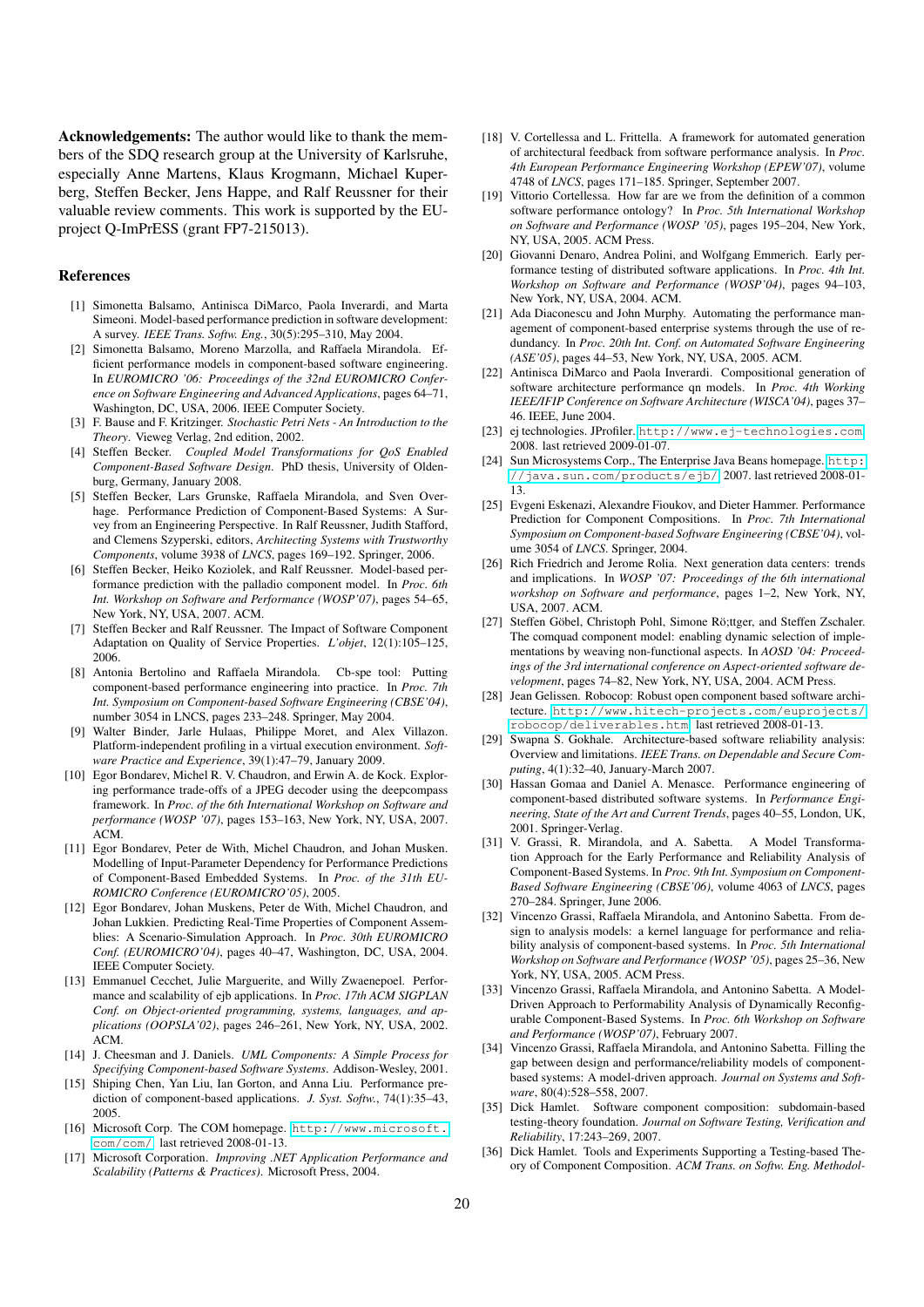*ogy*, To Appear, 2009.

- <span id="page-20-39"></span>[37] Dick Hamlet, Dave Mason, and Denise Woit. *Properties of Software Systems Synthesized from Components*, volume 1 of *Series on Component-Based Software Development*, chapter Component-Based Software Development: Case Studies, pages 129–159. World Scientific Publishing Company, March 2004.
- <span id="page-20-29"></span>[38] Dick Hamlet, David Mason, and Denise Woit. Theory of software reliability based on components. In *Proc. 23rd International Conference on Software Engeneering (ICSE'01)*, pages 361–370, Los Alamitos, California, May12–19 2001. IEEE Computer Society.
- <span id="page-20-24"></span>[39] Jens Happe, Holger Friedrichs, Steffen Becker, and Ralf Reussner. A Configurable Performance Completion for Message-Oriented Middleware. In *Proc. 7th International Workshop on Software and Performance (WOSP'08)*. ACM Sigsoft, June 2008. To Appear.
- <span id="page-20-6"></span>[40] M. Harkema, B. M. M. Gijsen, R. D. van der Mei, and L. J. M. Nieuwenhuis. Performance comparison of middleware threading strategies. In *Proc. of International Symposium on Performance Evaluation of Computer and Communication Systems (SPECTS'04)*, 2004.
- <span id="page-20-0"></span>[41] George T. Heineman and William T. Councill, editors. *Componentbased software engineering: putting the pieces together*. Addison-Wesley Longman Publishing Co., Inc., Boston, MA, USA, 2001.
- <span id="page-20-2"></span>[42] Holger Hermanns, Ulrich Herzog, and Joost-Pieter Katoen. Process algebra for performance evaluation. *Theor. Comput. Sci.*, 274(1-2):43–87, 2002.
- <span id="page-20-19"></span>[43] S. Hissam, G. Moreno, D. Plakosh, I. Savo, and M. Stemarczyk. Predicting the behavior of a highly configurable component based real-time system. In *Proc. Euromicro Conf. on Real-Time Systems 2008 (ECRTS'08)*, pages 57–68, July 2008.
- <span id="page-20-17"></span>[44] Scott Hissam, Mark Klein, John Lehoczky, Paulo Merson, Gabriel Moreno, and Kurt Wallnau. Performance property theory for predictable assembly from certifiable components (pacc). Technical report, Software Engineering Institute, Carnegie Mellon University, 2004.
- <span id="page-20-16"></span>[45] Scott A. Hissam, Gabriel A. Moreno, Judith A. Stafford, and Kurt C. Wallnau. Packaging Predictable Assembly. In *Proc. IFIP/ACM Working Conference on Component Deployment (CD'02)*, pages 108–124, London, UK, 2002. Springer-Verlag.
- <span id="page-20-36"></span>[46] Raj Jain. *The Art of Computer Systems Performance Analysis : Techniques for Experimental Design, Measurement, Simulation, and Modeling*. Wiley, 1991.
- <span id="page-20-15"></span>[47] Pekka Kahkipuro. UML-Based Performance Modeling Framework for Component-Based Distributed Systems. In *Performance Engineering, State of the Art and Current Trends*, pages 167–184, London, UK, 2001. Springer-Verlag.
- <span id="page-20-11"></span>[48] Thomas Kappler, Heiko Koziolek, Klaus Krogmann, and Ralf Reussner. Towards Automatic Construction of Reusable Prediction Models for Component-Based Performance Engineering. In *Proc. Software Engineering 2008 (SE'08)*, volume 121 of *LNI*. GI, February 2008.
- <span id="page-20-5"></span>[49] Rick Kazman, Len Bass, Mike Webb, and Gregory Abowd. SAAM: a method for analyzing the properties of software architectures. In *Proc. 16th International Conference on Software Engineering (ICSE '94)*, pages 81–90, Los Alamitos, CA, USA, 1994. IEEE Computer Society Press.
- <span id="page-20-4"></span>[50] Rick Kazman, M. Klein, and Paul Clements. ATAM: Method for Architecture Evaluation. Technical Report CMU/SEI-2000-TR-004, Carnegie Mellon University, Software Engineering Institute, 2000.
- <span id="page-20-28"></span>[51] Donald E. Knuth. *The Art of Computer Programming*, volume Volume 1: Fundamental Algorithms. Addison-Wesley Professional, 3rd edition, 1997.
- <span id="page-20-7"></span>[52] Samuel Kounev. Performance Modeling and Evaluation of Distributed Component-Based Systems Using Queueing Petri Nets. *IEEE Trans. Softw. Eng.*, 32(7):486–502, July 2006.
- <span id="page-20-22"></span>[53] Heiko Koziolek. *Parameter Dependencies for Reusable Performance Specifications of Software Components*. PhD thesis, University of Oldenburg, Germany, March 2008.
- <span id="page-20-38"></span>[54] Heiko Koziolek, Steffen Becker, and Jens Happe. Predicting the Performance of Component-based Software Architectures with different Usage Profiles. In *Proc. 3rd International Conference on the Quality of Software Architectures (QoSA'07)*, volume 4880 of *LNCS*, pages 145– 163. Springer, Juli 2007.
- <span id="page-20-23"></span>[55] Michael Kuperberg, Klaus Krogmann, and Ralf Reussner. Performance Prediction for Black-Box Components using Reengineered Parametric

Behaviour Models. In *Proceedings of the 11th International Symposium on Component Based Software Engineering (CBSE 2008), Karlsruhe, Germany, 14th-17th October 2008*, volume 5282 of *LNCS*, pages 48– 63. Springer, October 2008.

- <span id="page-20-10"></span>[56] Kung-Kiu Lau and Zheng Wang. Software component models. *IEEE Transactions on Software Engineering*, 33(10):709–724, October 2007.
- <span id="page-20-1"></span>[57] E.D. Lazowska, J. Zahorjan, G.S. Graham, and K.C. Sevcik. *Quantitative System Performance*. Prentice Hall, 1984.
- <span id="page-20-26"></span>[58] Yan Liu, Alan Fekete, and Ian Gorton. Design-level performance prediction of component-based applications. *IEEE Trans. Softw. Eng.*, 31(11):928–941, November 2005. Member-Yan Liu and Member-Alan Fekete and Member-Ian Gorton.
- <span id="page-20-25"></span>[59] Catalina M. Llado and Peter G. Harrison. Performance evaluation of an enterprise JavaBean server implementation. In *Proc. 2nd Int. Workshop on Software and Performance (WOSP'00)*, pages 180–188, New York, NY, USA, 2000. ACM.
- <span id="page-20-37"></span>[60] Anne Martens, Steffen Becker, Heiko Koziolek, and Ralf Reussner. An Empirical Investigation of the Effort of Creating Reusable Models for Performance Prediction. In *Proc. 11th Int. Symposium on Componentbased Software Engineerint (CBSE"08)*, volume 5282 of *LNCS*, pages 16–31. Springer, October 2008.
- <span id="page-20-8"></span>[61] M.D. McIlroy, JM Buxton, P. Naur, and B. Randell. Mass-Produced Software Components. *Software Engineering Concepts and Techniques (NATO Science Committee)*, 1:88–98, 1968.
- <span id="page-20-34"></span>[62] D. A. Menasce, V. A. F. Almeida, and L. W. Dowdy. *Performance by Design*. Prentice Hall, 2004.
- <span id="page-20-21"></span>[63] Marcus Meyerhöfer. Messung und Verwaltung von Software-Komponenten für die Performance-Vorhersage. PhD thesis, University of Erlangen-Nuernberg, 2007.
- <span id="page-20-31"></span>[64] Marcus Meyerhöfer and Frank Lauterwald. Towards platformindependent component measurement. In *Proceedings of the 10th Workshop on Component-Oriented Programming (WCOP2005)*, 2005.
- <span id="page-20-20"></span>[65] Marcus Meyerhöfer and Christoph Neumann. TESTEJB - A Measurement Framework for EJBs. In *Proceedings of the 7th International Symposium on Component-Based Software Engineering (CBSE7)*, 2004.
- <span id="page-20-18"></span>[66] Gabriel Moreno and Paulo Merson. Model-driven performance analysis. In *Proc. 4th Int. Conf. on the Quality of Software Architecture (QoSA'08)*, volume 5281 of *LNCS*, pages 135–151. Springer, 2008.
- <span id="page-20-30"></span>[67] Adrian Mos and John Murphy. A framework for performance monitoring, modelling and prediction of component oriented distributed systems. In *WOSP '02: Proceedings of the 3rd international workshop on Software and performance*, pages 235–236, New York, NY, USA, 2002. ACM.
- <span id="page-20-13"></span>[68] Object Management Group (OMG). UML Profile for Schedulability, Performance and Time. [http://www.omg.org/cgi-bin/doc?](http://www.omg.org/cgi-bin/doc?formal/2005-01-02) [formal/2005-01-02](http://www.omg.org/cgi-bin/doc?formal/2005-01-02), 2005. last retrieved 2008-01-13.
- <span id="page-20-9"></span>[69] Object Management Group (OMG). Corba component model, v4.0 (formal/2006-04-01). [http://www.omg.org/technology/](http://www.omg.org/technology/documents/formal/components.htm) [documents/formal/components.htm](http://www.omg.org/technology/documents/formal/components.htm), 2006. last retrieved 2008-01-13.
- <span id="page-20-33"></span>[70] Object Management Group (OMG). Metaobject facility (MOF). [http:](http://www.omg.org/mof/) [//www.omg.org/mof/](http://www.omg.org/mof/), 2006. last retrieved 2008-01-13.
- <span id="page-20-35"></span>[71] Object Management Group (OMG). MOF QVT final adopted specification (ptc/05-11-01). [http://www.omg.org/cgi-bin/apps/](http://www.omg.org/cgi-bin/apps/doc?ptc/05-11-01.pdf) [doc?ptc/05-11-01.pdf](http://www.omg.org/cgi-bin/apps/doc?ptc/05-11-01.pdf), 2006. last retrieved 2008-01-13.
- <span id="page-20-14"></span>[72] Object Management Group (OMG). UML Profile for MARTE, Beta 1. <http://www.omg.org/cgi-bin/doc?ptc/2007-08-04>, August 2007. last retrieved 2008-01-13.
- <span id="page-20-12"></span>[73] Object Management Group (OMG). Unified modeling language: Infrastructure version 2.1.1. [http://www.omg.org/cgi-bin/doc?](http://www.omg.org/cgi-bin/doc?formal/07-02-06) [formal/07-02-06](http://www.omg.org/cgi-bin/doc?formal/07-02-06), February 2007. last retrieved 2008-01-13.
- <span id="page-20-32"></span>[74] Trevor Parsons and John Murphy. Detecting Performance Antipatterns in Component Based Enterprise Systems. *Journal of Object Technology*, 7(3):55–90, March-April 2008.
- <span id="page-20-3"></span>[75] Erik Putrycz, Murray Woodside, and Xiuping Wu. Performance techniques for cots systems. *IEEE Softw.*, 22(4):36–44, 2005.
- <span id="page-20-40"></span>[76] Andreas Rausch, Ralf Reussner, Raffaela Mirandola, and Frantisek Plasil, editors. *The Common Component Modeling Example: Comparing Software Component Models*, volume 5153 of *LNCS*. Springer, 2008.
- <span id="page-20-27"></span>[77] M. Reiser and S. S. Lavenberg. Mean-value analysis of closed multichain queuing networks. *J. ACM*, 27(2):313–322, 1980.